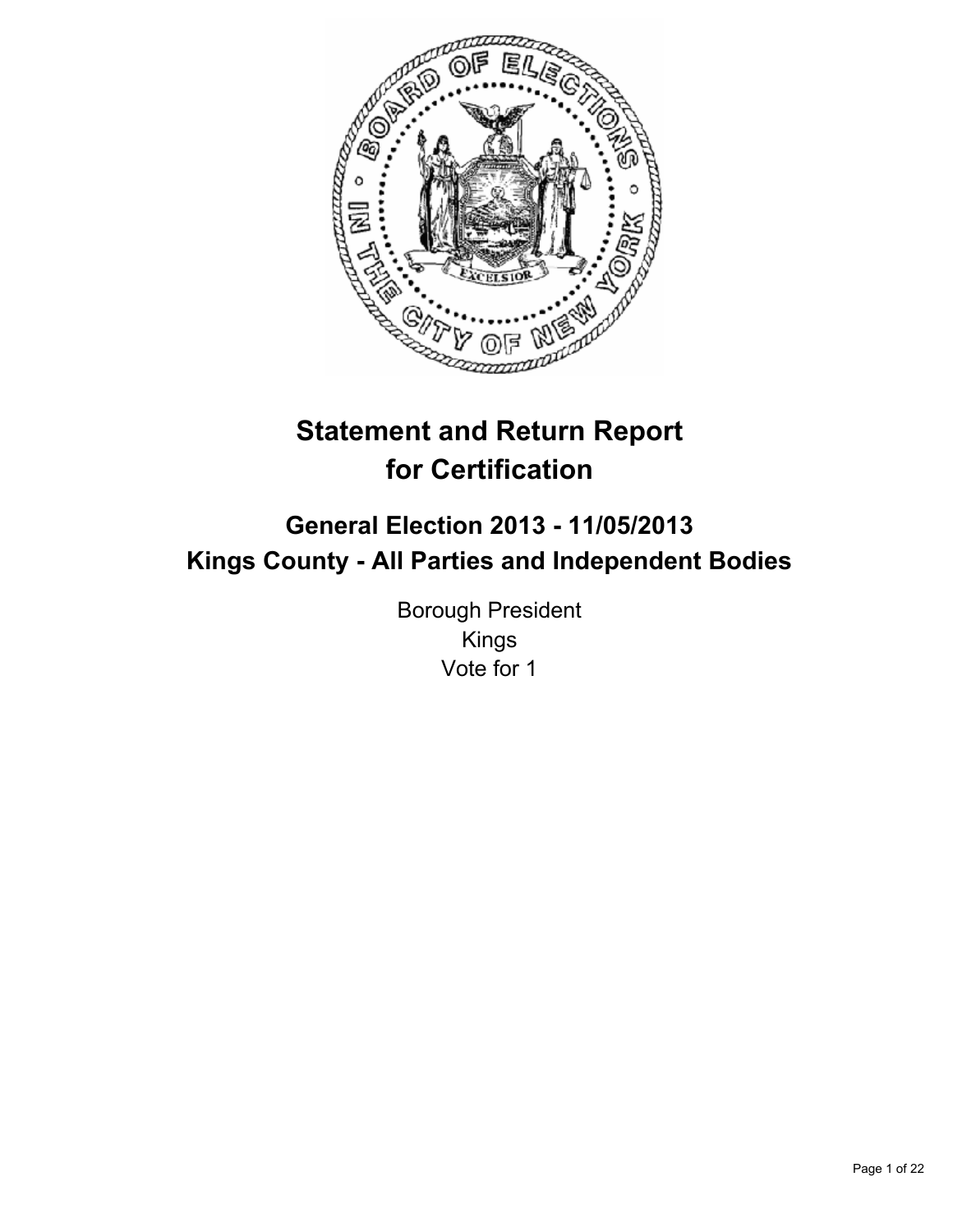

| <b>PUBLIC COUNTER</b>                                    | 18,152         |
|----------------------------------------------------------|----------------|
| <b>EMERGENCY</b>                                         | $\overline{7}$ |
| ABSENTEE/MILITARY                                        | 476            |
| <b>FEDERAL</b>                                           | 0              |
| <b>SPECIAL PRESIDENTIAL</b>                              | 0              |
| <b>AFFIDAVIT</b>                                         | 199            |
| <b>Total Ballots</b>                                     | 18,834         |
| Less - Inapplicable Federal/Special Presidential Ballots | 0              |
| <b>Total Applicable Ballots</b>                          | 18,834         |
| ERIC ADAMS (DEMOCRATIC)                                  | 11,124         |
| ELIAS J. WEIR (CONSERVATIVE)                             | 2,989          |
| ERIC ADAMS (WORKING FAMILIES)                            | 546            |
| ABRAHAM FDELHEIT (WRITE-IN)                              | 1              |
| ANTHONY WEINER (WRITE-IN)                                | 1              |
| CHRISTINE QUINN (WRITE-IN)                               | 1              |
| <b>GREGORY DAVIDZON (WRITE-IN)</b>                       | $\mathbf{1}$   |
| JASON SCOTT JONES (WRITE-IN)                             | 1              |
| JOHN GANYEMI (WRITE-IN)                                  | $\mathbf{1}$   |
| JON STEWART (WRITE-IN)                                   | $\mathbf{1}$   |
| KIRK SUNDAY (WRITE-IN)                                   | $\mathbf{1}$   |
| MARK MESSIER (WRITE-IN)                                  | $\mathbf{1}$   |
| MARTIN KORNBERG (WRITE-IN)                               | 1              |
| <b>MARTY GOLDEN (WRITE-IN)</b>                           | $\mathbf{1}$   |
| MARTY MARKOWITZ (WRITE-IN)                               | $\overline{2}$ |
| PETER ROTHENBERG (WRITE-IN)                              | 1              |
| UNATTRIBUTABLE WRITE-IN (WRITE-IN)                       | 4              |
| WILLIAM S. DAVIDSON (WRITE-IN)                           | $\overline{2}$ |
| <b>Total Votes</b>                                       | 14,679         |
| Unrecorded                                               | 4,155          |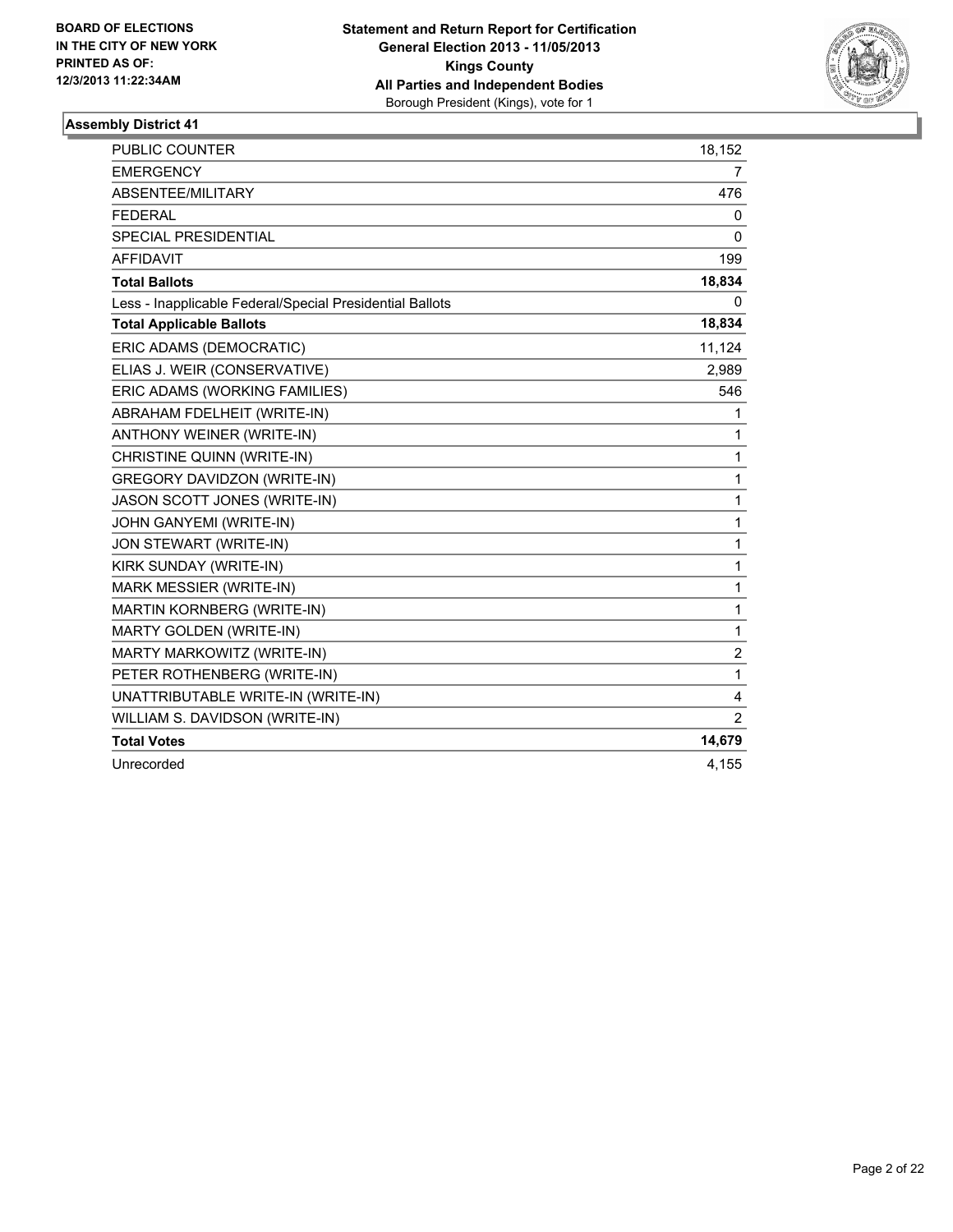

| <b>PUBLIC COUNTER</b>                                    | 17,221 |
|----------------------------------------------------------|--------|
| <b>EMERGENCY</b>                                         | 2      |
| ABSENTEE/MILITARY                                        | 314    |
| <b>FEDERAL</b>                                           | 0      |
| <b>SPECIAL PRESIDENTIAL</b>                              | 0      |
| <b>AFFIDAVIT</b>                                         | 292    |
| <b>Total Ballots</b>                                     | 17,829 |
| Less - Inapplicable Federal/Special Presidential Ballots | 0      |
| <b>Total Applicable Ballots</b>                          | 17,829 |
| ERIC ADAMS (DEMOCRATIC)                                  | 13,743 |
| ELIAS J. WEIR (CONSERVATIVE)                             | 876    |
| ERIC ADAMS (WORKING FAMILIES)                            | 869    |
| <b>IRVING REISMAN (WRITE-IN)</b>                         | 1      |
| ISRAEL GOLDBERG (WRITE-IN)                               | 1      |
| KIMANI GRAY (WRITE-IN)                                   | 1      |
| MARTY MARKOWITZ (WRITE-IN)                               | 1      |
| ROSEMARY MARTINEZ (WRITE-IN)                             | 1      |
| SHANDER SEILG (WRITE-IN)                                 | 1      |
| UNATTRIBUTABLE WRITE-IN (WRITE-IN)                       | 7      |
| WILLIAM J. MILLER (WRITE-IN)                             | 1      |
| <b>Total Votes</b>                                       | 15,502 |
| Unrecorded                                               | 2.327  |

| <b>PUBLIC COUNTER</b>                                    | 19,018         |
|----------------------------------------------------------|----------------|
| <b>EMERGENCY</b>                                         | 0              |
| ABSENTEE/MILITARY                                        | 394            |
| <b>FEDERAL</b>                                           | 0              |
| <b>SPECIAL PRESIDENTIAL</b>                              | 0              |
| <b>AFFIDAVIT</b>                                         | 244            |
| <b>Total Ballots</b>                                     | 19,656         |
| Less - Inapplicable Federal/Special Presidential Ballots | 0              |
| <b>Total Applicable Ballots</b>                          | 19,656         |
| ERIC ADAMS (DEMOCRATIC)                                  | 16,703         |
| ELIAS J. WEIR (CONSERVATIVE)                             | 422            |
| ERIC ADAMS (WORKING FAMILIES)                            | 972            |
| ASSALA SHAKIM (WRITE-IN)                                 | 1              |
| CLYOLE DWENY (WRITE-IN)                                  | 1              |
| DEIDRA WILLIAMS (WRITE-IN)                               | 1              |
| <b>GALE BREWER (WRITE-IN)</b>                            | 1              |
| MARTY MARKOWITZ (WRITE-IN)                               | $\overline{2}$ |
| STEFAINE A JONES (WRITE-IN)                              | 1              |
| UNATTRIBUTABLE WRITE-IN (WRITE-IN)                       | 5              |
| <b>Total Votes</b>                                       | 18,109         |
| Unrecorded                                               | 1,547          |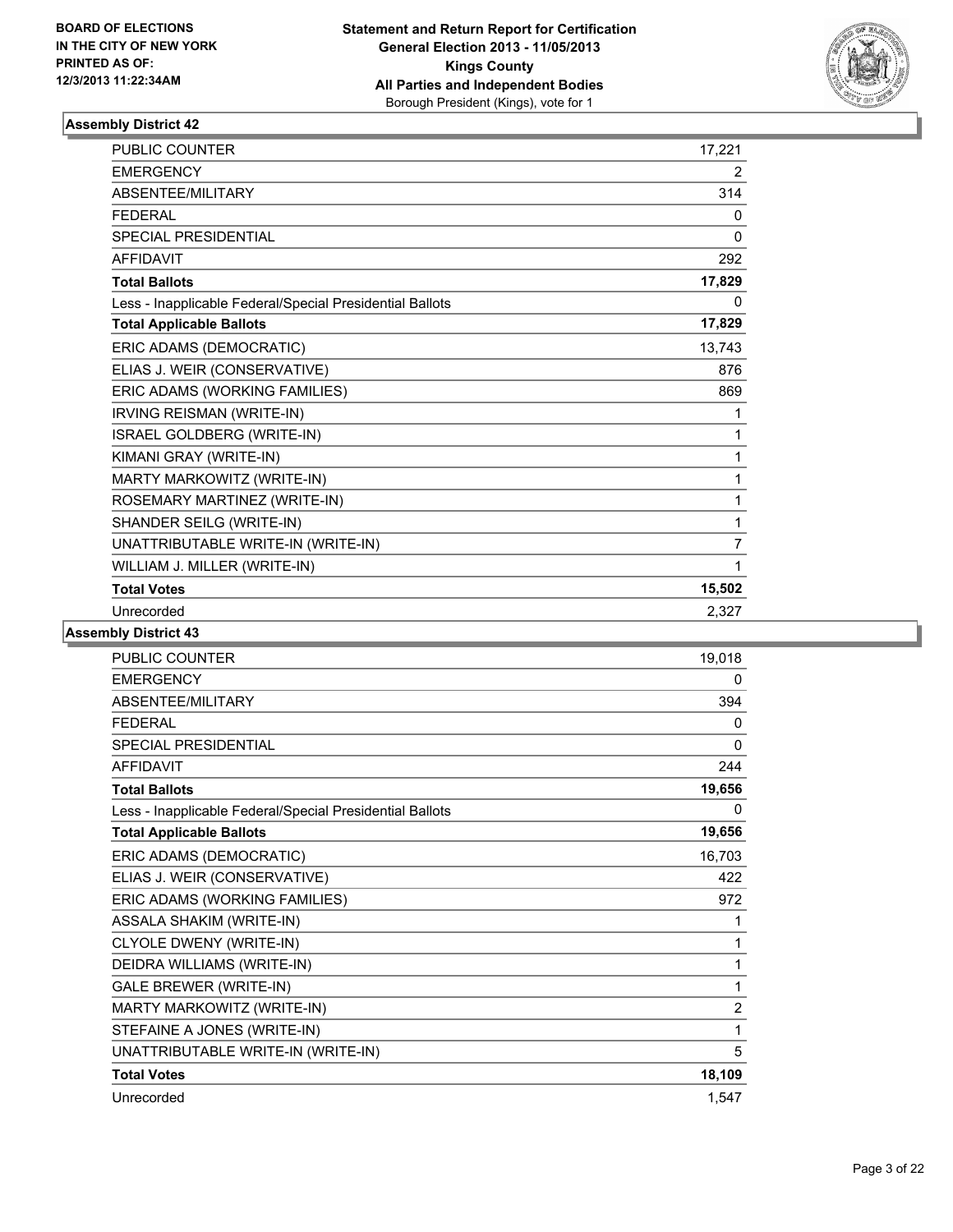

| <b>PUBLIC COUNTER</b>                                    | 21,572       |
|----------------------------------------------------------|--------------|
| EMERGENCY                                                | 0            |
| ABSENTEE/MILITARY                                        | 376          |
| <b>FEDERAL</b>                                           | 0            |
| SPECIAL PRESIDENTIAL                                     | 0            |
| <b>AFFIDAVIT</b>                                         | 270          |
| <b>Total Ballots</b>                                     | 22,218       |
| Less - Inapplicable Federal/Special Presidential Ballots | 0            |
| <b>Total Applicable Ballots</b>                          | 22,218       |
| ERIC ADAMS (DEMOCRATIC)                                  | 13,959       |
| ELIAS J. WEIR (CONSERVATIVE)                             | 2,031        |
| ERIC ADAMS (WORKING FAMILIES)                            | 2,853        |
| ABRAHAM LEBOVITZ (WRITE-IN)                              | 1            |
| ARIEL JANKELAITA (WRITE-IN)                              | 1            |
| BARBAR BIAR RANDALL (WRITE-IN)                           | 1            |
| CHARLES HYNES (WRITE-IN)                                 | 1            |
| EDWARD SNOWDEN (WRITE-IN)                                | 1            |
| ERIC L. TEW (WRITE-IN)                                   | 1            |
| ERIC MCCLURE (WRITE-IN)                                  | 2            |
| <b>GENE ROSSIANOFF (WRITE-IN)</b>                        | 1            |
| <b>GEORGE SHEA (WRITE-IN)</b>                            | 1            |
| HAROLD PICKETT (WRITE-IN)                                | 1            |
| JOE LHOTA (WRITE-IN)                                     | 1            |
| JOSHUA LOMASK (WRITE-IN)                                 | 1            |
| LINDA MANDRACEHIA (WRITE-IN)                             | 1            |
| LINDA MANDRAUCHIA (WRITE-IN)                             | 1            |
| LUCRETIA REGINA POTTER (WRITE-IN)                        | 1            |
| M MARKO WITZ (WRITE-IN)                                  | 1            |
| MARTY MARKOWITZ (WRITE-IN)                               | 7            |
| MERYL GLICKSON (WRITE-IN)                                | 1            |
| MISTER PRESTO (WRITE-IN)                                 | 1            |
| NORA CHRISTERSON (WRITE-IN)                              | 1            |
| PIERS DRUMS (WRITE-IN)                                   | 1            |
| ROBIN N NEELEY (WRITE-IN)                                | 1            |
| SANDY KOUFAX (WRITE-IN)                                  | 1            |
| SHARON LEVY (WRITE-IN)                                   | 1            |
| TOM JASE (WRITE-IN)                                      | $\mathbf{1}$ |
| UNATTRIBUTABLE WRITE-IN (WRITE-IN)                       | 15           |
| <b>Total Votes</b>                                       | 18,890       |
| Unrecorded                                               | 3,328        |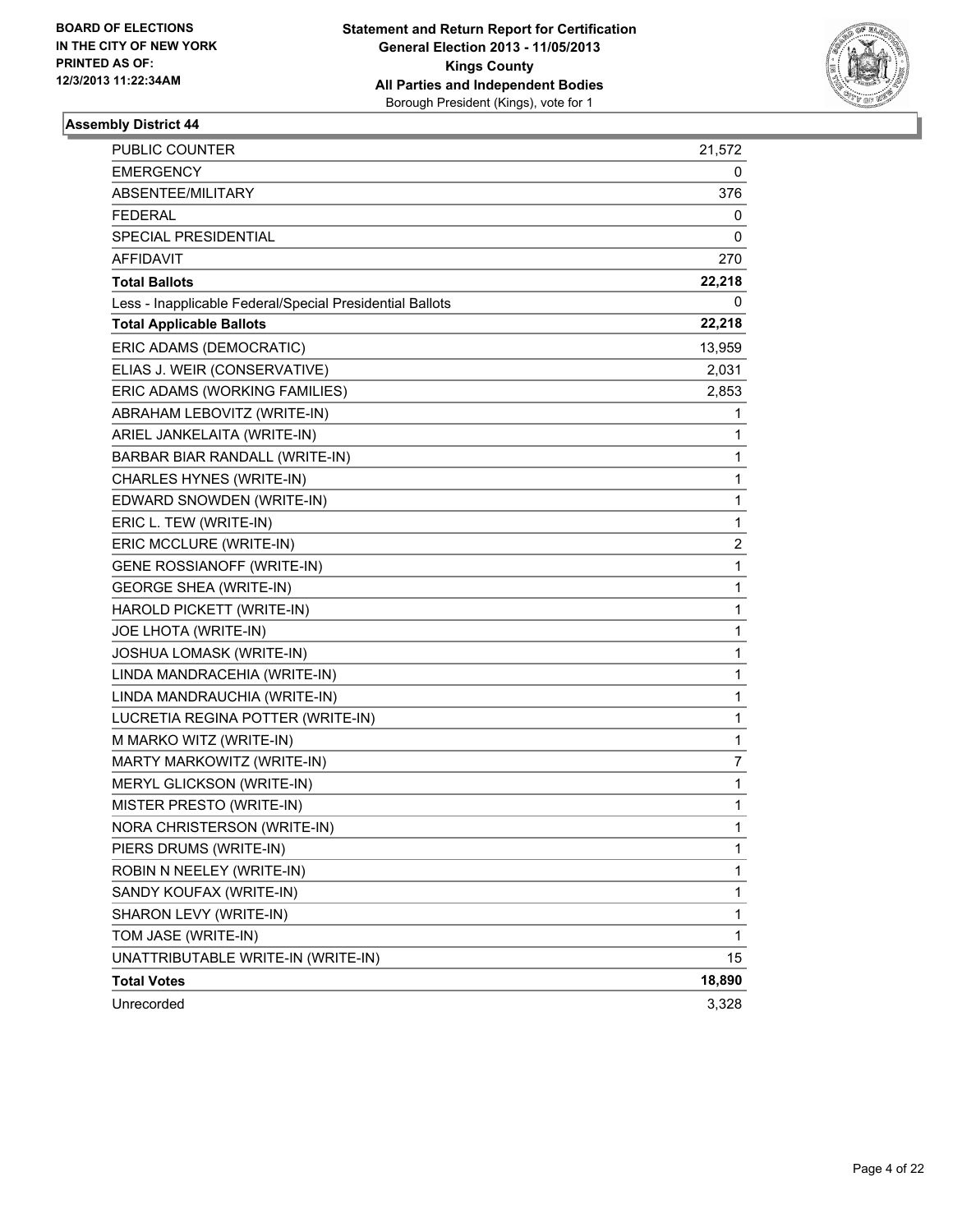

| <b>PUBLIC COUNTER</b>                                    | 12,591           |
|----------------------------------------------------------|------------------|
| <b>EMERGENCY</b>                                         | 1                |
| ABSENTEE/MILITARY                                        | 458              |
| <b>FEDERAL</b>                                           | 0                |
| <b>SPECIAL PRESIDENTIAL</b>                              | 0                |
| <b>AFFIDAVIT</b>                                         | 161              |
| <b>Total Ballots</b>                                     | 13,211           |
| Less - Inapplicable Federal/Special Presidential Ballots | 0                |
| <b>Total Applicable Ballots</b>                          | 13,211           |
| ERIC ADAMS (DEMOCRATIC)                                  | 5,299            |
| ELIAS J. WEIR (CONSERVATIVE)                             | 2,874            |
| ERIC ADAMS (WORKING FAMILIES)                            | 477              |
| DAVID SUFFER (WRITE-IN)                                  | 1                |
| EDDIE SETTON (WRITE-IN)                                  | 1                |
| ELLEN LEVITT (WRITE-IN)                                  | 1                |
| <b>GREGORY DAVIDZON (WRITE-IN)</b>                       | $\overline{2}$   |
| JOHN DIBANA (WRITE-IN)                                   | 1                |
| JOHN GOUGAUCI (WRITE-IN)                                 | 1                |
| LILLY KWAN (WRITE-IN)                                    | 1                |
| MARTY MARKOWITZ (WRITE-IN)                               | $\boldsymbol{2}$ |
| MESEY MARKOWITZ (WRITE-IN)                               | 1                |
| MICHAEL FARHAS (WRITE-IN)                                | 1                |
| NOACH DEAR (WRITE-IN)                                    | 1                |
| PHILLIP ELLI (WRITE-IN)                                  | 1                |
| UNATTRIBUTABLE WRITE-IN (WRITE-IN)                       | 7                |
| VINCENT LONGOBANDI (WRITE-IN)                            | 1                |
| WILLIAM S DAVIDSON (WRITE-IN)                            | $\mathbf{1}$     |
| WILLIAM S. DAVIDSON (WRITE-IN)                           | $\overline{2}$   |
| <b>Total Votes</b>                                       | 8,675            |
| Unrecorded                                               | 4,536            |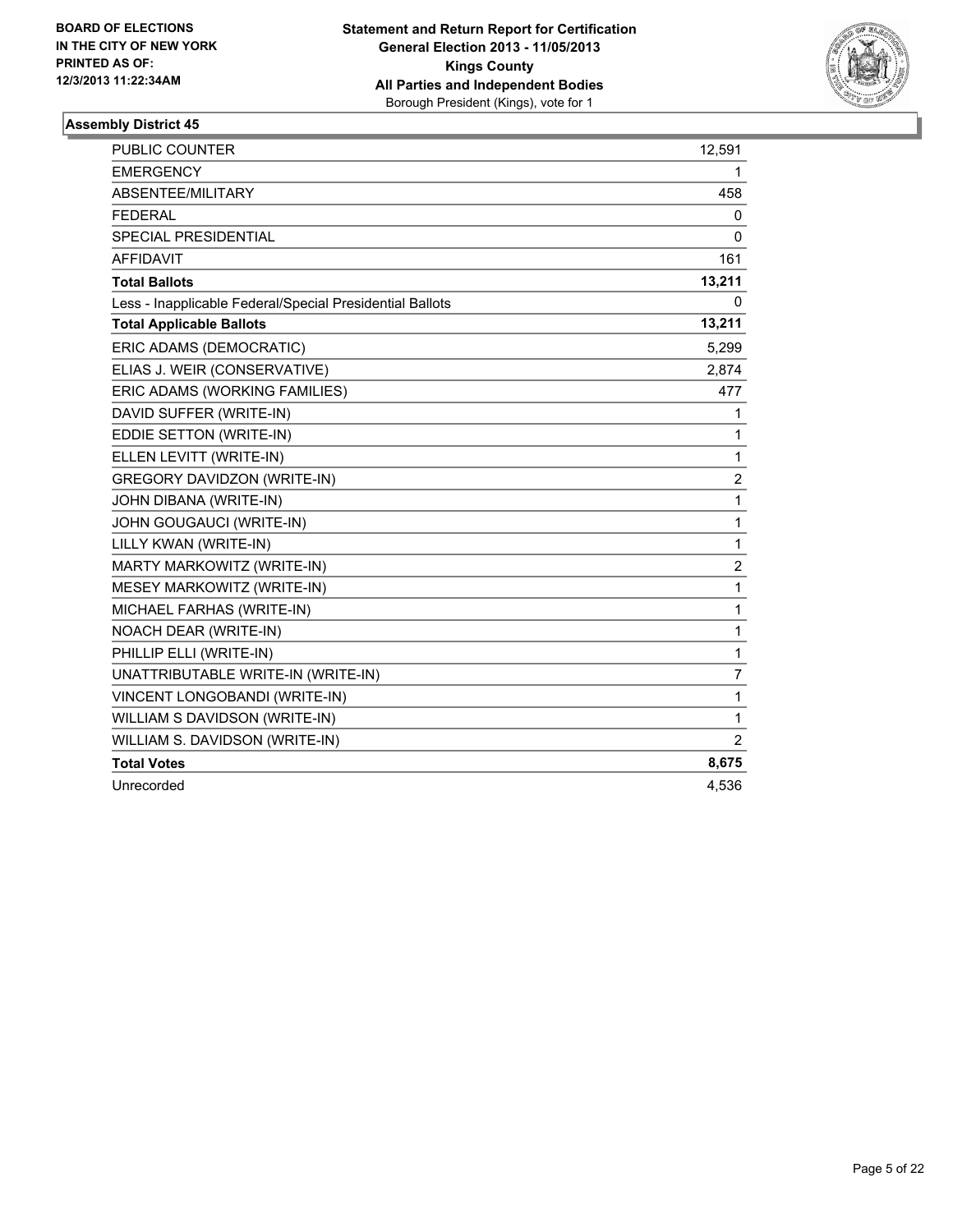

| <b>PUBLIC COUNTER</b>                                    | 17,456 |
|----------------------------------------------------------|--------|
| <b>EMERGENCY</b>                                         | 14     |
| <b>ABSENTEE/MILITARY</b>                                 | 658    |
| <b>FEDERAL</b>                                           | 0      |
| <b>SPECIAL PRESIDENTIAL</b>                              | 0      |
| <b>AFFIDAVIT</b>                                         | 185    |
| <b>Total Ballots</b>                                     | 18,313 |
| Less - Inapplicable Federal/Special Presidential Ballots | 0      |
| <b>Total Applicable Ballots</b>                          | 18,313 |
| ERIC ADAMS (DEMOCRATIC)                                  | 8,803  |
| ELIAS J. WEIR (CONSERVATIVE)                             | 3,299  |
| ERIC ADAMS (WORKING FAMILIES)                            | 661    |
| A. MICHAEL DECILLIS (WRITE-IN)                           | 1      |
| BILL DAVIDSON (WRITE-IN)                                 | 2      |
| <b>GLENN MOCERA (WRITE-IN)</b>                           | 1      |
| JOHN GANCEMI (WRITE-IN)                                  | 1      |
| JOHN GANGEMI (WRITE-IN)                                  | 1      |
| JOHN GANGENI (WRITE-IN)                                  | 1      |
| JONAH SEARS (WRITE-IN)                                   | 1      |
| UNATTRIBUTABLE WRITE-IN (WRITE-IN)                       | 10     |
| <b>Total Votes</b>                                       | 12,781 |
| Unrecorded                                               | 5.532  |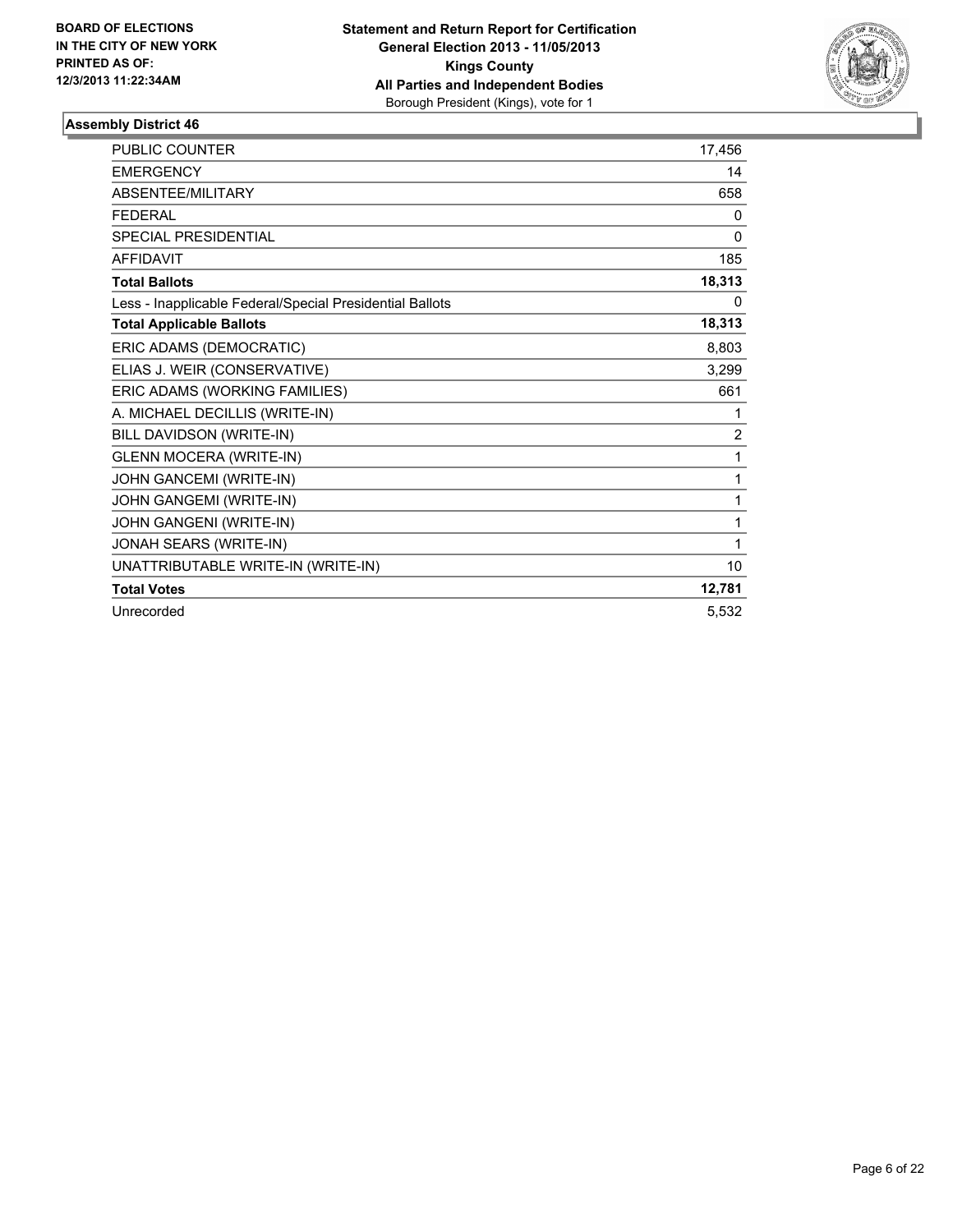

| <b>PUBLIC COUNTER</b>                                    | 9,699          |
|----------------------------------------------------------|----------------|
| <b>EMERGENCY</b>                                         | 0              |
| <b>ABSENTEE/MILITARY</b>                                 | 374            |
| <b>FEDERAL</b>                                           | 0              |
| <b>SPECIAL PRESIDENTIAL</b>                              | 0              |
| <b>AFFIDAVIT</b>                                         | 100            |
| <b>Total Ballots</b>                                     | 10,173         |
| Less - Inapplicable Federal/Special Presidential Ballots | 0              |
| <b>Total Applicable Ballots</b>                          | 10,173         |
| ERIC ADAMS (DEMOCRATIC)                                  | 4,992          |
| ELIAS J. WEIR (CONSERVATIVE)                             | 1,739          |
| ERIC ADAMS (WORKING FAMILIES)                            | 396            |
| ANTHONY TESTOVERDE (WRITE-IN)                            | 1              |
| CARLO SCISSORA (WRITE-IN)                                | 1              |
| CARLO SCISSURA (WRITE-IN)                                | 1              |
| CARMINE J. GUIGA (WRITE-IN)                              | 1              |
| DAN BANANNO (WRITE-IN)                                   | 1              |
| DAN BONANNO (WRITE-IN)                                   | 1              |
| DANIEL SQUARDON (WRITE-IN)                               | 1              |
| <b>GENE VAMPOLSKY (WRITE-IN)</b>                         | 1              |
| MARTY MARKOWITZ (WRITE-IN)                               | $\overline{2}$ |
| MICHAEL MARRA (WRITE-IN)                                 | 1              |
| UNATTRIBUTABLE WRITE-IN (WRITE-IN)                       | 5              |
| <b>Total Votes</b>                                       | 7,143          |
| Unrecorded                                               | 3.030          |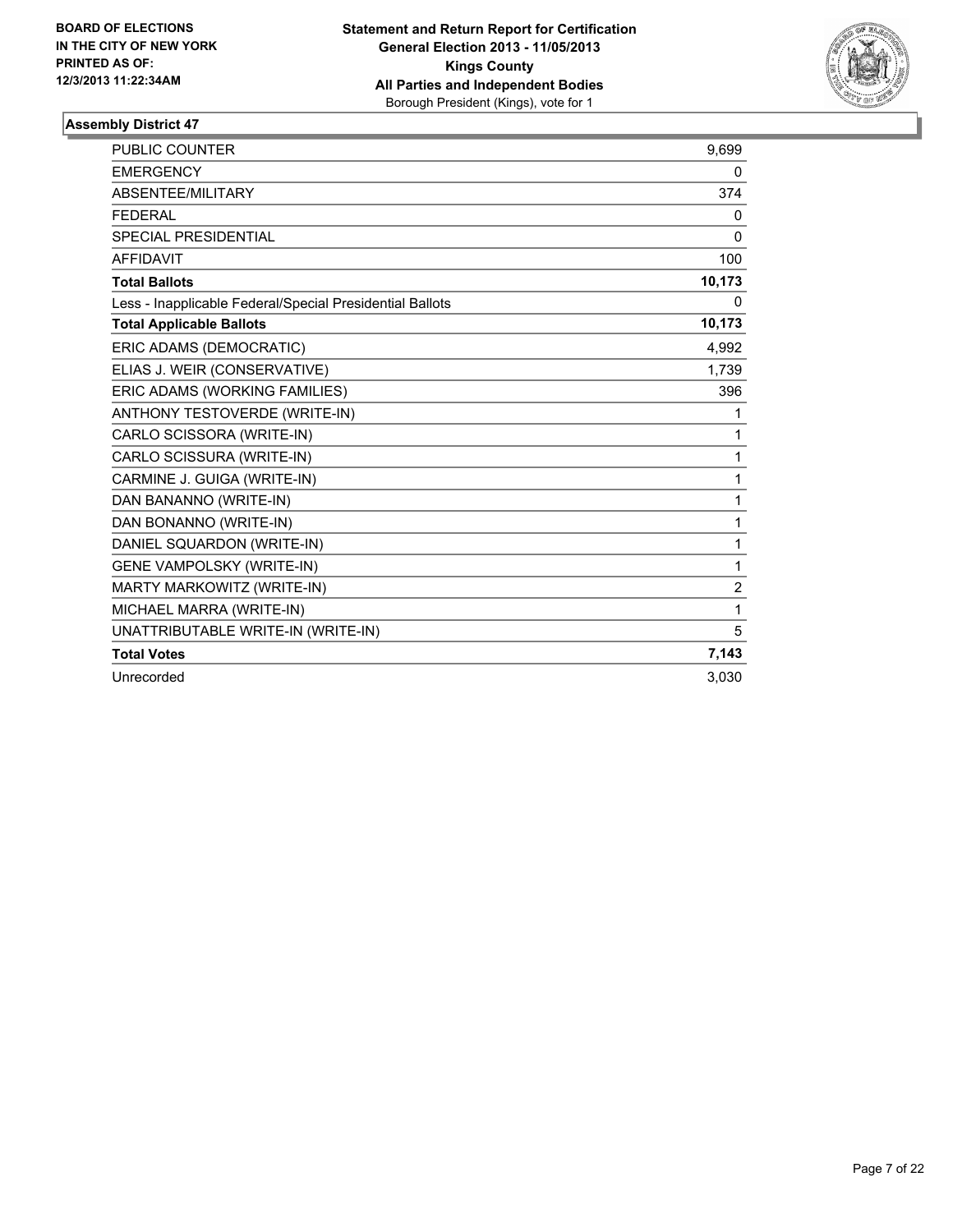

| PUBLIC COUNTER                                           | 15,584           |
|----------------------------------------------------------|------------------|
| <b>EMERGENCY</b>                                         | 0                |
| ABSENTEE/MILITARY                                        | 283              |
| <b>FEDERAL</b>                                           | 0                |
| SPECIAL PRESIDENTIAL                                     | 0                |
| <b>AFFIDAVIT</b>                                         | 197              |
| <b>Total Ballots</b>                                     | 16,064           |
| Less - Inapplicable Federal/Special Presidential Ballots | 0                |
| <b>Total Applicable Ballots</b>                          | 16,064           |
| ERIC ADAMS (DEMOCRATIC)                                  | 7,829            |
| ELIAS J. WEIR (CONSERVATIVE)                             | 3,028            |
| ERIC ADAMS (WORKING FAMILIES)                            | 449              |
| ABRAHAM ZELDMAN (WRITE-IN)                               | 1                |
| AKIVA KORNITZER (WRITE-IN)                               | 1                |
| AVIGR FOFEL (WRITE-IN)                                   | 1                |
| BEN KOPLIEL (WRITE-IN)                                   | 1                |
| CHAIM ROSE (WRITE-IN)                                    | 2                |
| DAVID G GREENFIELD (WRITE-IN)                            | 1                |
| EFRAIN KRAWSZ (WRITE-IN)                                 | 1                |
| <b>GREGORY DAVIDZON (WRITE-IN)</b>                       | $\boldsymbol{2}$ |
| IAN D GIRSHEK (WRITE-IN)                                 | 1                |
| MADECHA ZELG SCHBCHLER (WRITE-IN)                        | 1                |
| MARTY MARKOWITZ (WRITE-IN)                               | 3                |
| MIKHAIL CRUZIKOV (WRITE-IN)                              | 1                |
| MOESH MORIWITZ (WRITE-IN)                                | 1                |
| UNATTRIBUTABLE WRITE-IN (WRITE-IN)                       | 16               |
| WILLIAM S. DAVIDSON (WRITE-IN)                           | 1                |
| WILLIAM S.DAVIDSON (WRITE-IN)                            | 1                |
| WILLIAMS DAVIDSON (WRITE-IN)                             | 13               |
| ZELIG ABOWITZ (WRITE-IN)                                 | 1                |
| ZMEIR LENEROVIEZ (WRITE-IN)                              | 1                |
| <b>Total Votes</b>                                       | 11,356           |
| Unrecorded                                               | 4,708            |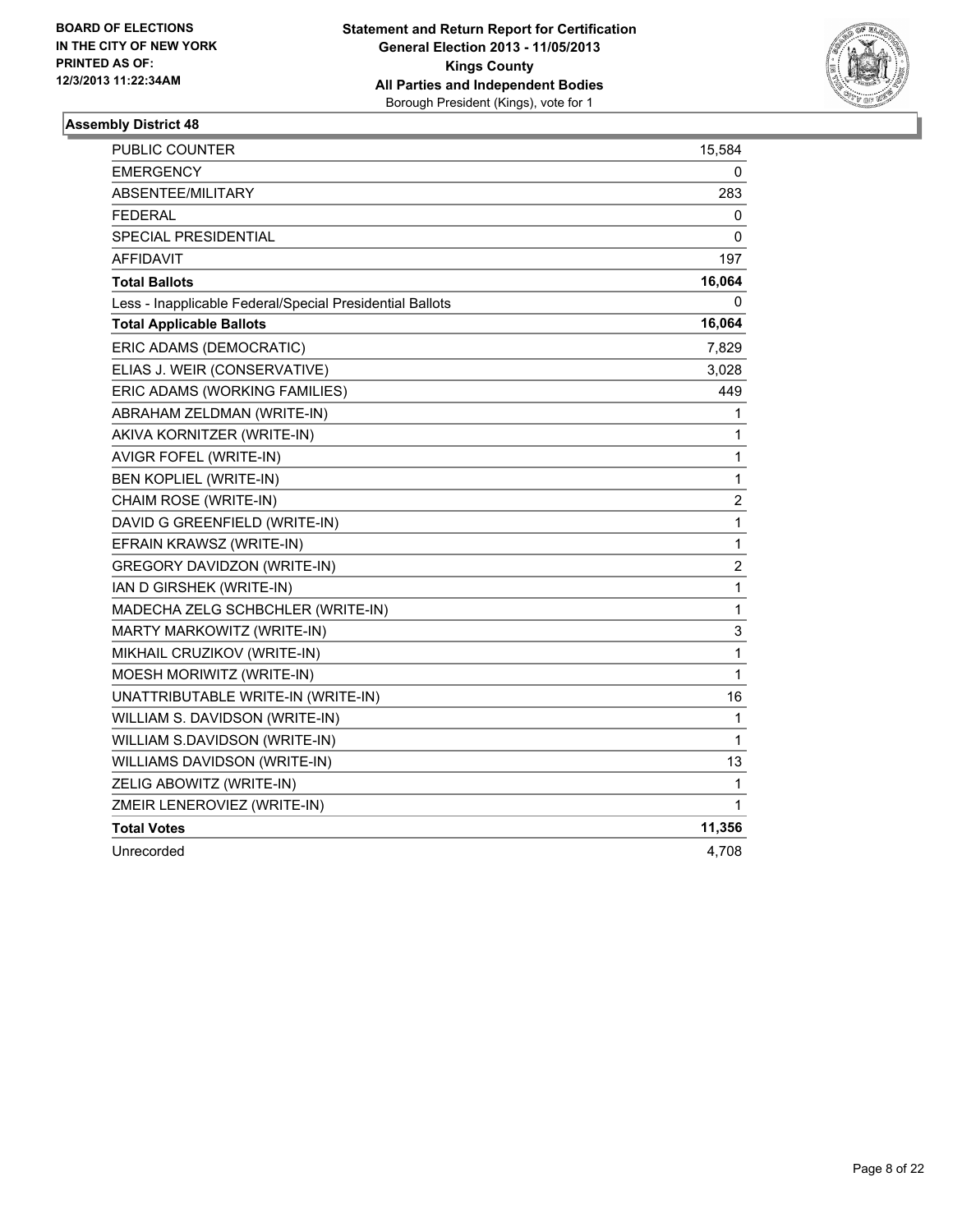

| PUBLIC COUNTER                                           | 7,584          |
|----------------------------------------------------------|----------------|
| <b>EMERGENCY</b>                                         | 70             |
| <b>ABSENTEE/MILITARY</b>                                 | 209            |
| <b>FEDERAL</b>                                           | 0              |
| <b>SPECIAL PRESIDENTIAL</b>                              | 0              |
| <b>AFFIDAVIT</b>                                         | 74             |
| <b>Total Ballots</b>                                     | 7,937          |
| Less - Inapplicable Federal/Special Presidential Ballots | 0              |
| <b>Total Applicable Ballots</b>                          | 7,937          |
| ERIC ADAMS (DEMOCRATIC)                                  | 4,074          |
| ELIAS J. WEIR (CONSERVATIVE)                             | 1,280          |
| ERIC ADAMS (WORKING FAMILIES)                            | 349            |
| ANN MCCARTHY (WRITE-IN)                                  | 1              |
| CHRISTINA HULE (WRITE-IN)                                | 1              |
| DAVID STOSPIN (WRITE-IN)                                 | 1              |
| DOMENIC RECCHIA (WRITE-IN)                               | $\overline{2}$ |
| JIMMY MCMILLAN (WRITE-IN)                                | 1              |
| SIFER ASEPH (WRITE-IN)                                   | 1              |
| UNATTRIBUTABLE WRITE-IN (WRITE-IN)                       | 1              |
| <b>Total Votes</b>                                       | 5,711          |
| Unrecorded                                               | 2,226          |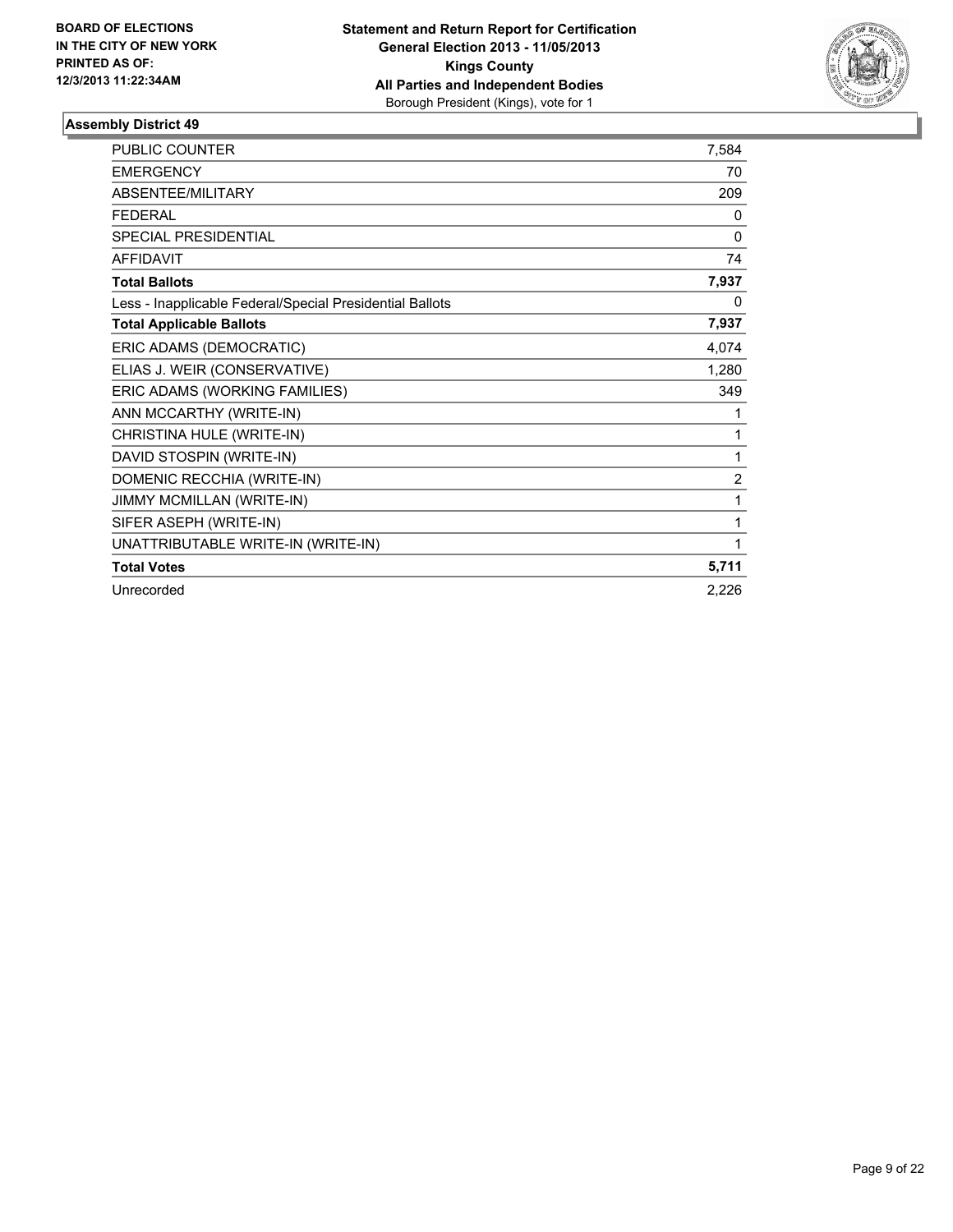

| <b>PUBLIC COUNTER</b>                                    | 15,157       |
|----------------------------------------------------------|--------------|
| <b>EMERGENCY</b>                                         | 3            |
| ABSENTEE/MILITARY                                        | 179          |
| <b>FEDERAL</b>                                           | 0            |
| <b>SPECIAL PRESIDENTIAL</b>                              | 0            |
| <b>AFFIDAVIT</b>                                         | 241          |
| <b>Total Ballots</b>                                     | 15,580       |
| Less - Inapplicable Federal/Special Presidential Ballots | 0            |
| <b>Total Applicable Ballots</b>                          | 15,580       |
| ERIC ADAMS (DEMOCRATIC)                                  | 10,464       |
| ELIAS J. WEIR (CONSERVATIVE)                             | 778          |
| ERIC ADAMS (WORKING FAMILIES)                            | 1,496        |
| ANNEMARIE CARUSO (WRITE-IN)                              | 1            |
| ARON TEILELBAUM (WRITE-IN)                               | 1            |
| CHRISTINE MURRAY (WRITE-IN)                              | 1            |
| CHRISTINE MURRY (WRITE-IN)                               | 3            |
| <b>GRAAG OWENS (WRITE-IN)</b>                            | 1            |
| <b>JIMMY MCMILLAN (WRITE-IN)</b>                         | 1            |
| JOE LHOTA (WRITE-IN)                                     | $\mathbf{1}$ |
| MARCUS MOSRI (WRITE-IN)                                  | 1            |
| MARK BORINO (WRITE-IN)                                   | 1            |
| MEREDITH CHESNEY (WRITE-IN)                              | 1            |
| MICHALE EMPERAR (WRITE-IN)                               | 1            |
| MILDER WUBBA (WRITE-IN)                                  | 1            |
| MOKE TALAPMO (WRITE-IN)                                  | 1            |
| PETER AUGEROT (WRITE-IN)                                 | 1            |
| TED CRUZ (WRITE-IN)                                      | 1            |
| UNATTRIBUTABLE WRITE-IN (WRITE-IN)                       | 8            |
| WILLIAM S DAVISON (WRITE-IN)                             | 1            |
| WILLIAMS DAVIDSON (WRITE-IN)                             | 1            |
| <b>Total Votes</b>                                       | 12,765       |
| Unrecorded                                               | 2,815        |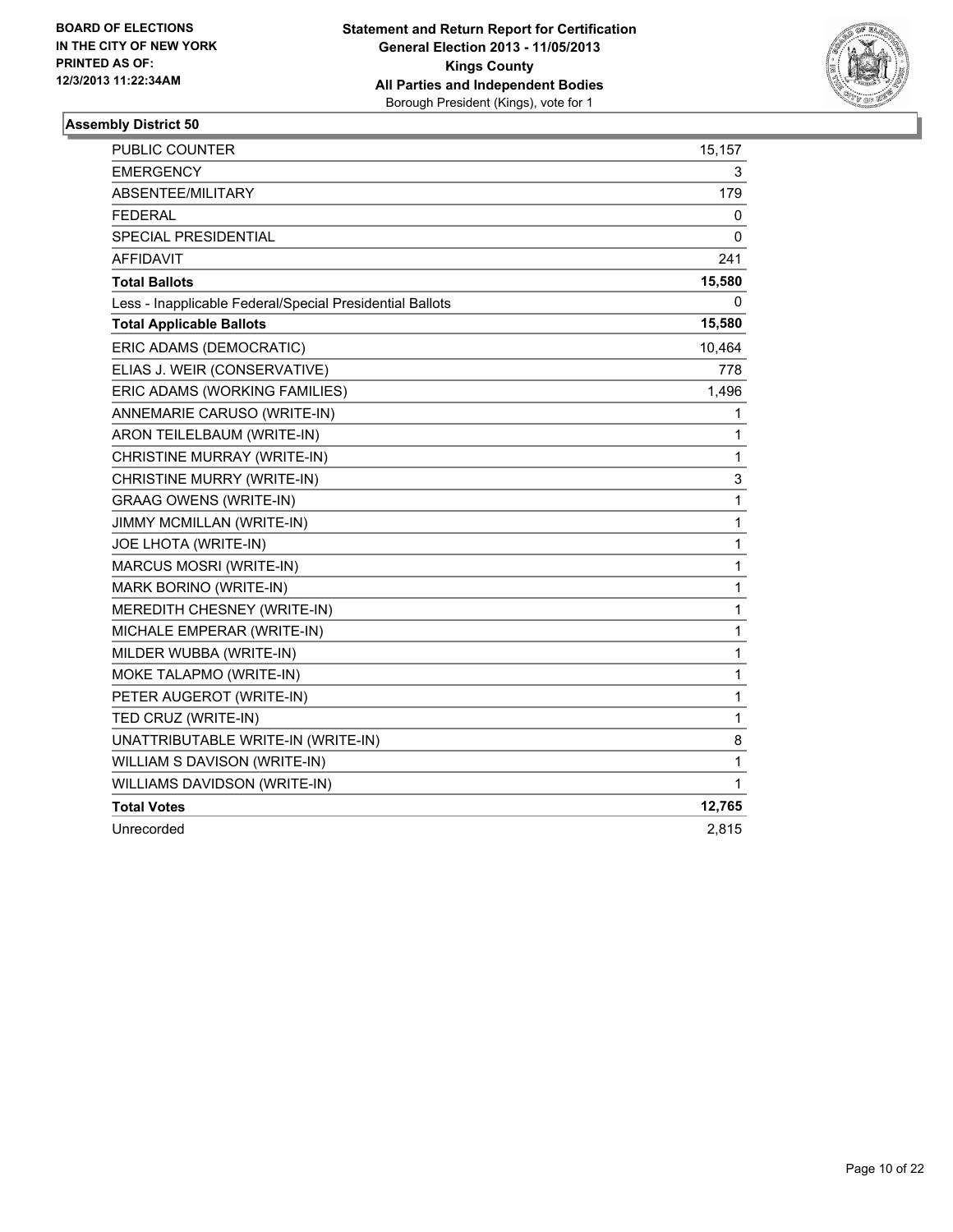

| <b>PUBLIC COUNTER</b>                                    | 10,963         |
|----------------------------------------------------------|----------------|
| <b>EMERGENCY</b>                                         | 1              |
| ABSENTEE/MILITARY                                        | 197            |
| <b>FEDERAL</b>                                           | 0              |
| <b>SPECIAL PRESIDENTIAL</b>                              | 0              |
| <b>AFFIDAVIT</b>                                         | 163            |
| <b>Total Ballots</b>                                     | 11,324         |
| Less - Inapplicable Federal/Special Presidential Ballots | 0              |
| <b>Total Applicable Ballots</b>                          | 11,324         |
| ERIC ADAMS (DEMOCRATIC)                                  | 7,401          |
| ELIAS J. WEIR (CONSERVATIVE)                             | 786            |
| ERIC ADAMS (WORKING FAMILIES)                            | 1,105          |
| ALTON YE (WRITE-IN)                                      | 1              |
| BILL CLINTON (WRITE-IN)                                  | 1              |
| BIZ MARKIE (WRITE-IN)                                    | 1              |
| <b>BUD COX (WRITE-IN)</b>                                | $\overline{2}$ |
| EDWIN FRIAS (WRITE-IN)                                   | 1              |
| JULIO DENA (WRITE-IN)                                    | 1              |
| MARTY MARKOWITZ (WRITE-IN)                               | 1              |
| UNATTRIBUTABLE WRITE-IN (WRITE-IN)                       | 4              |
| WENDY BRECH (WRITE-IN)                                   | 1              |
| <b>Total Votes</b>                                       | 9,305          |
| Unrecorded                                               | 2,019          |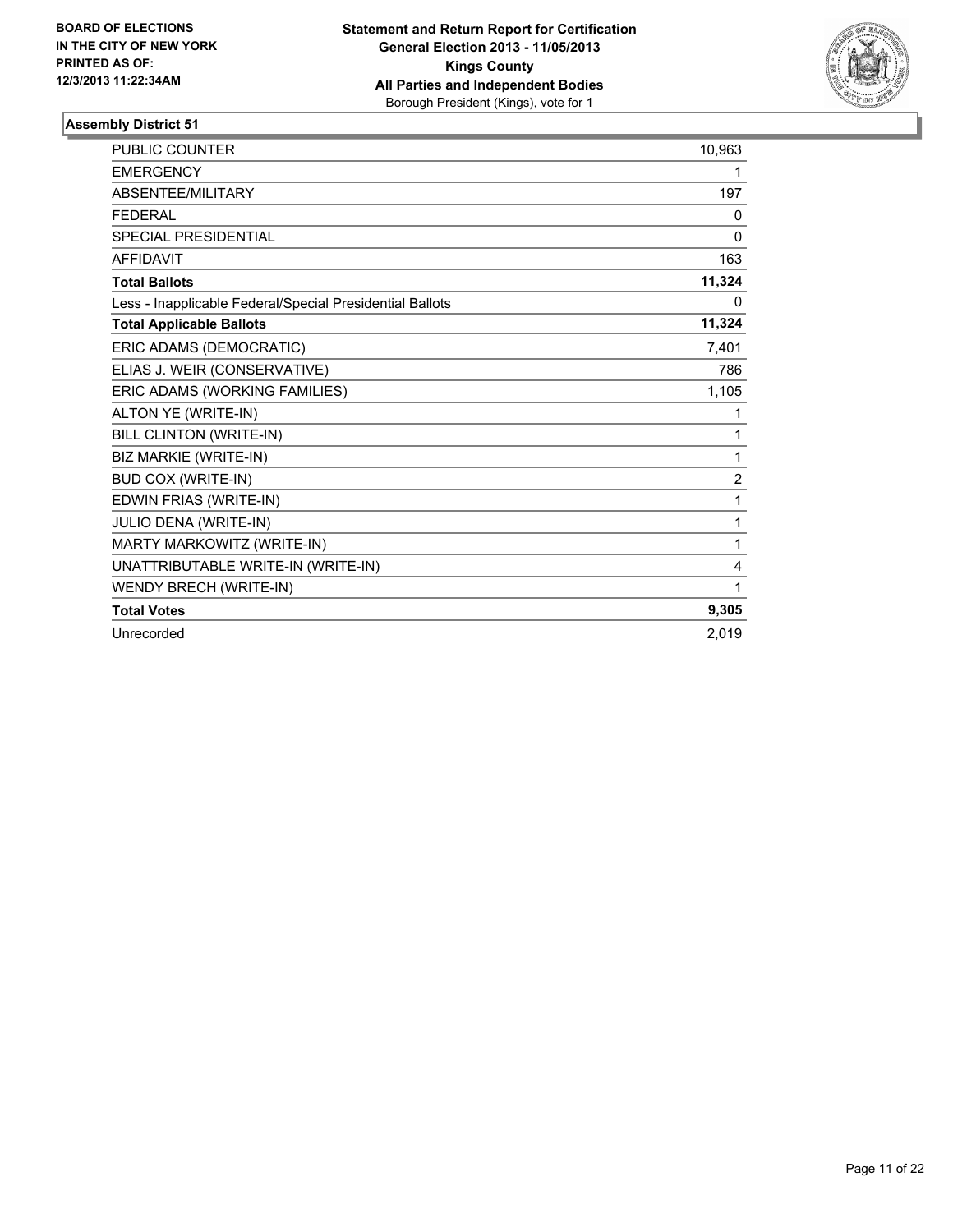

| <b>PUBLIC COUNTER</b>                                    | 28,638 |
|----------------------------------------------------------|--------|
| <b>EMERGENCY</b>                                         | 1,017  |
| ABSENTEE/MILITARY                                        | 753    |
| FEDERAL                                                  | 0      |
| SPECIAL PRESIDENTIAL                                     | 0      |
| AFFIDAVIT                                                | 376    |
| <b>Total Ballots</b>                                     | 30,784 |
| Less - Inapplicable Federal/Special Presidential Ballots | 0      |
| <b>Total Applicable Ballots</b>                          | 30,784 |
| ERIC ADAMS (DEMOCRATIC)                                  | 21,337 |
| ELIAS J. WEIR (CONSERVATIVE)                             | 1,792  |
| ERIC ADAMS (WORKING FAMILIES)                            | 4,402  |
| BISHAKL SOM (WRITE-IN)                                   | 1      |
| CLARBETH THOMAS (WRITE-IN)                               | 1      |
| DINGO RAIBOURN (WRITE-IN)                                | 1      |
| DREW AKASON (WRITE-IN)                                   | 1      |
| <b>GLORIA MATTERA (WRITE-IN)</b>                         | 1      |
| HOWARD GRAVEYARD (WRITE-IN)                              | 1      |
| HOWARD PHILLIPS (WRITE-IN)                               | 1      |
| JACOB GERSHMAN (WRITE-IN)                                | 1      |
| LINCOLN RAZTLER (WRITE-IN)                               | 1      |
| LOLA BRADLEY (WRITE-IN)                                  | 1      |
| MADYIA SCHAELA (WRITE-IN)                                | 1      |
| MARQUARITA LOPEZ TORRES (WRITE-IN)                       | 1      |
| MARTY MARKOWITZ (WRITE-IN)                               | 2      |
| MARTY MARKOWIZ (WRITE-IN)                                | 1      |
| MARY A. SCHAEILER (WRITE-IN)                             | 1      |
| MIKE BLOOMBERG (WRITE-IN)                                | 1      |
| NORA CHRISTENSON (WRITE-IN)                              | 1      |
| PASCIAL ABIDOR (WRITE-IN)                                | 1      |
| PATRICK RHEAUME (WRITE-IN)                               | 1      |
| PETER LEWNES (WRITE-IN)                                  | 1      |
| ROBERT W WALSH (WRITE-IN)                                | 1      |
| RUDI EVERS (WRITE-IN)                                    | 1      |
| SCOTT ROSS (WRITE-IN)                                    | 1      |
| UNATTRIBUTABLE WRITE-IN (WRITE-IN)                       | 13     |
| WALTER COOPER (WRITE-IN)                                 | 1      |
| WENDY BROWN (WRITE-IN)                                   | 1      |
| WILLIAMS DAVIDSON (WRITE-IN)                             | 1      |
| WILLIAMS S. DAVIDSON (WRITE-IN)                          | 1      |
| <b>Total Votes</b>                                       | 27,572 |
| Unrecorded                                               | 3,212  |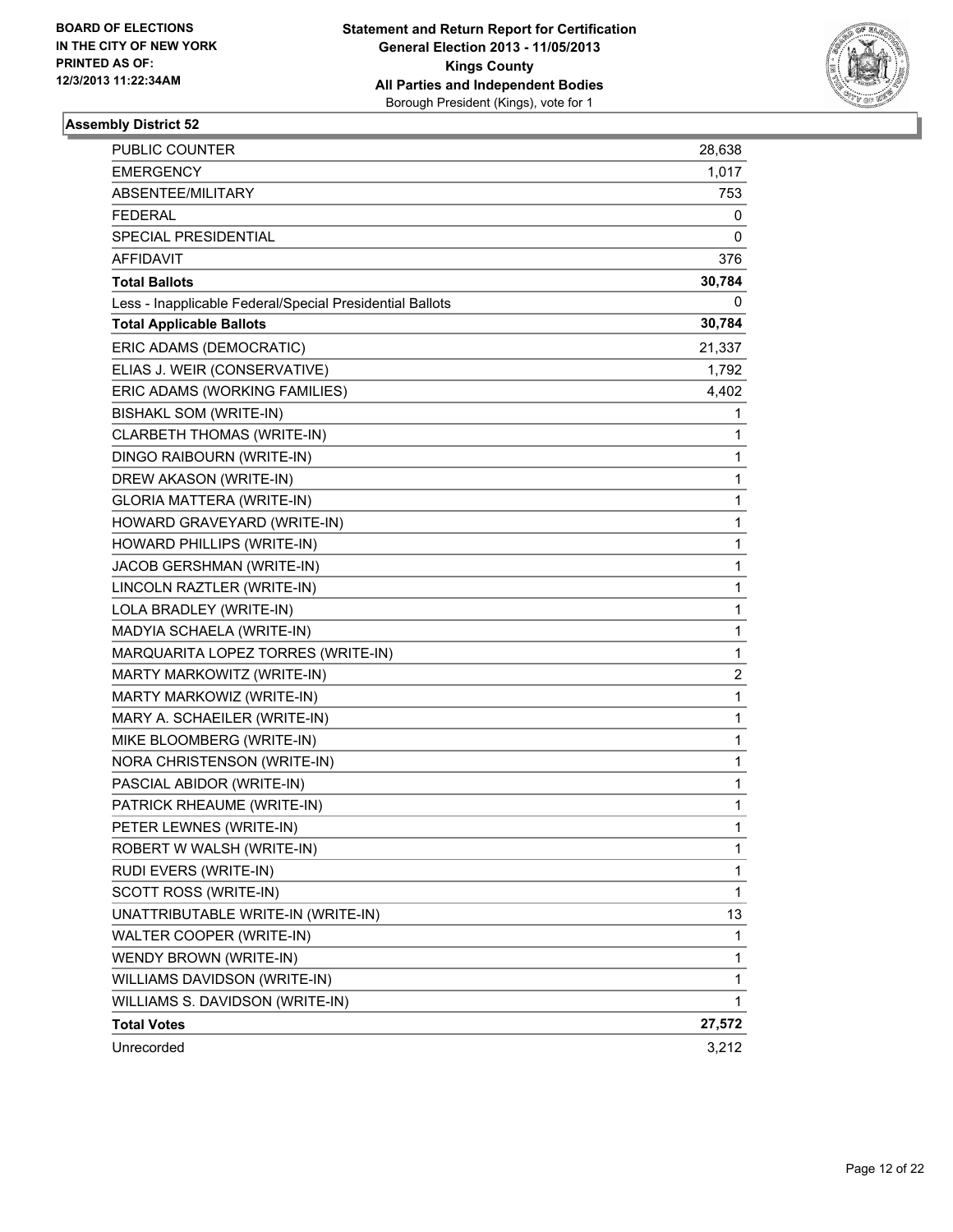

| <b>PUBLIC COUNTER</b>                                    | 12,315       |
|----------------------------------------------------------|--------------|
| <b>EMERGENCY</b>                                         | 53           |
| ABSENTEE/MILITARY                                        | 124          |
| <b>FEDERAL</b>                                           | 0            |
| <b>SPECIAL PRESIDENTIAL</b>                              | $\mathbf{0}$ |
| <b>AFFIDAVIT</b>                                         | 214          |
| <b>Total Ballots</b>                                     | 12,706       |
| Less - Inapplicable Federal/Special Presidential Ballots | 0            |
| <b>Total Applicable Ballots</b>                          | 12,706       |
| ERIC ADAMS (DEMOCRATIC)                                  | 8,934        |
| ELIAS J. WEIR (CONSERVATIVE)                             | 313          |
| ERIC ADAMS (WORKING FAMILIES)                            | 911          |
| CHAIRE SICHA (WRITE-IN)                                  | 1            |
| JOE RODREGUEZ (WRITE-IN)                                 | 1            |
| KIMANI GRAY (WRITE-IN)                                   | 1            |
| MARTY MARKOWITZ (WRITE-IN)                               | 1            |
| MEIRSSA BATESEN (WRITE-IN)                               | 1            |
| STEPHEN DURHAM (WRITE-IN)                                | 1            |
| TERESA TORO (WRITE-IN)                                   | 1            |
| UNATTRIBUTABLE WRITE-IN (WRITE-IN)                       | 8            |
| WILLIAM DAVIDSON (WRITE-IN)                              | 1            |
| <b>Total Votes</b>                                       | 10,174       |
| Unrecorded                                               | 2,532        |

| PUBLIC COUNTER                                           | 9,847  |
|----------------------------------------------------------|--------|
| <b>EMERGENCY</b>                                         | 16     |
| ABSENTEE/MILITARY                                        | 107    |
| <b>FEDERAL</b>                                           | 0      |
| SPECIAL PRESIDENTIAL                                     | 0      |
| <b>AFFIDAVIT</b>                                         | 190    |
| <b>Total Ballots</b>                                     | 10,160 |
| Less - Inapplicable Federal/Special Presidential Ballots | 0      |
| <b>Total Applicable Ballots</b>                          | 10,160 |
| ERIC ADAMS (DEMOCRATIC)                                  | 8,118  |
| ELIAS J. WEIR (CONSERVATIVE)                             | 184    |
| ERIC ADAMS (WORKING FAMILIES)                            | 357    |
| UNATTRIBUTABLE WRITE-IN (WRITE-IN)                       | 2      |
| <b>Total Votes</b>                                       | 8,661  |
| Unrecorded                                               | 1,499  |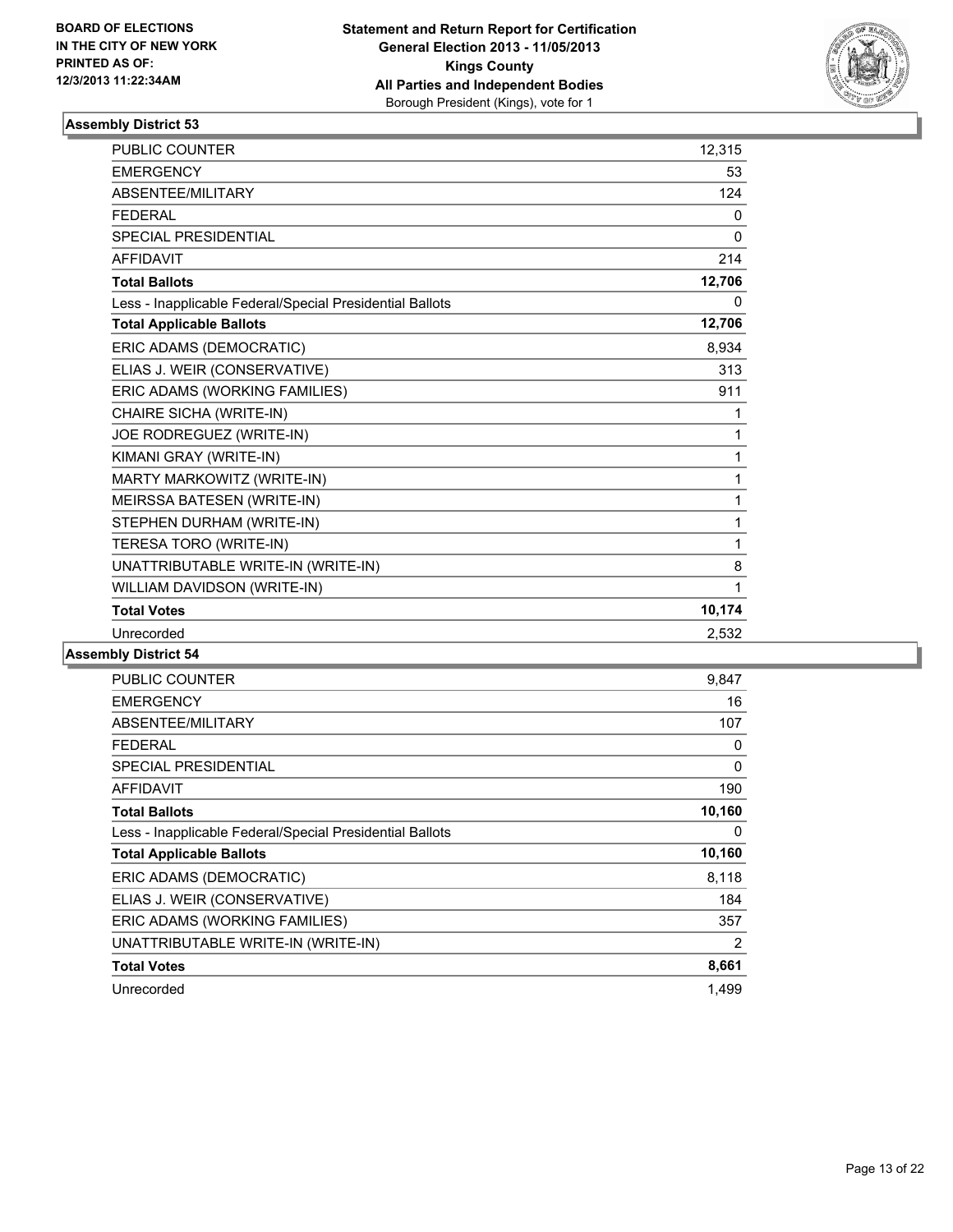

| PUBLIC COUNTER                                           | 13,948 |
|----------------------------------------------------------|--------|
| <b>EMERGENCY</b>                                         | 2      |
| ABSENTEE/MILITARY                                        | 192    |
| <b>FEDERAL</b>                                           | 0      |
| SPECIAL PRESIDENTIAL                                     | 0      |
| <b>AFFIDAVIT</b>                                         | 235    |
| <b>Total Ballots</b>                                     | 14,377 |
| Less - Inapplicable Federal/Special Presidential Ballots | 0      |
| <b>Total Applicable Ballots</b>                          | 14,377 |
| ERIC ADAMS (DEMOCRATIC)                                  | 12,288 |
| ELIAS J. WEIR (CONSERVATIVE)                             | 91     |
| ERIC ADAMS (WORKING FAMILIES)                            | 340    |
| BILL CLINTON (WRITE-IN)                                  | 1      |
| <b>GLORIA MATTERA (WRITE-IN)</b>                         | 1      |
| <b>JIMMY MCMILLIAN (WRITE-IN)</b>                        | 1      |
| MARTY MARKOWITZ (WRITE-IN)                               | 1      |
| <b>Total Votes</b>                                       | 12,723 |
| Unrecorded                                               | 1,654  |

| PUBLIC COUNTER                                           | 17,641 |
|----------------------------------------------------------|--------|
| <b>EMERGENCY</b>                                         | 30     |
| ABSENTEE/MILITARY                                        | 223    |
| <b>FEDERAL</b>                                           | 0      |
| <b>SPECIAL PRESIDENTIAL</b>                              | 0      |
| <b>AFFIDAVIT</b>                                         | 263    |
| <b>Total Ballots</b>                                     | 18,157 |
| Less - Inapplicable Federal/Special Presidential Ballots | 0      |
| <b>Total Applicable Ballots</b>                          | 18,157 |
| ERIC ADAMS (DEMOCRATIC)                                  | 15,515 |
| ELIAS J. WEIR (CONSERVATIVE)                             | 112    |
| ERIC ADAMS (WORKING FAMILIES)                            | 807    |
| ALEXANDRA FARKAR (WRITE-IN)                              | 1      |
| RALPH YOZZO (WRITE-IN)                                   | 1      |
| ROBERT E COZNERGY (WRITE-IN)                             | 1      |
| UNATTRIBUTABLE WRITE-IN (WRITE-IN)                       | 3      |
| <b>Total Votes</b>                                       | 16,440 |
| Unrecorded                                               | 1,717  |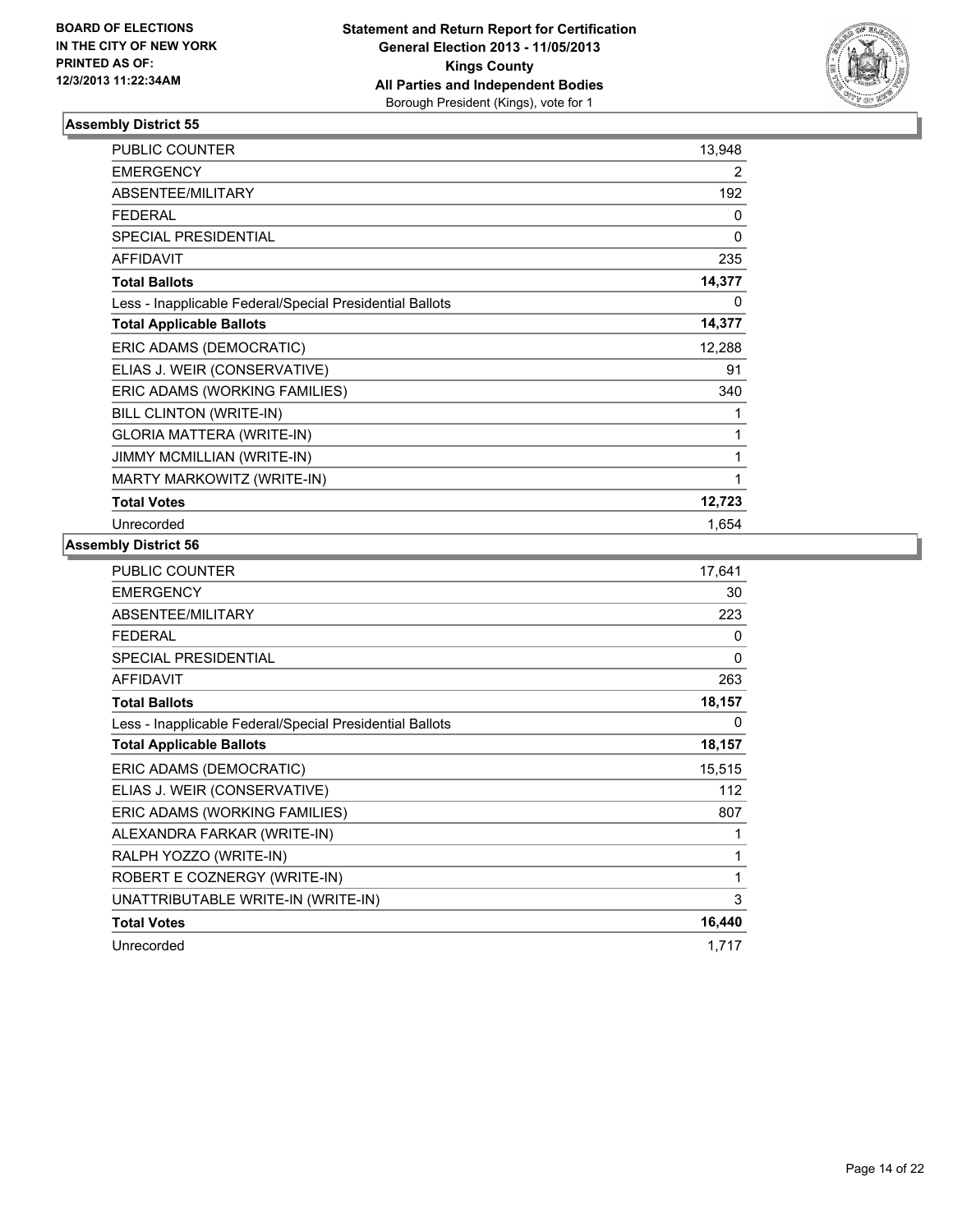

| <b>PUBLIC COUNTER</b>                                    | 24,525 |
|----------------------------------------------------------|--------|
| <b>EMERGENCY</b>                                         | 122    |
| <b>ABSENTEE/MILITARY</b>                                 | 573    |
| <b>FEDERAL</b>                                           | 0      |
| <b>SPECIAL PRESIDENTIAL</b>                              | 0      |
| <b>AFFIDAVIT</b>                                         | 410    |
| <b>Total Ballots</b>                                     | 25,630 |
| Less - Inapplicable Federal/Special Presidential Ballots | 0      |
| <b>Total Applicable Ballots</b>                          | 25,630 |
| ERIC ADAMS (DEMOCRATIC)                                  | 20,346 |
| ELIAS J. WEIR (CONSERVATIVE)                             | 333    |
| ERIC ADAMS (WORKING FAMILIES)                            | 2,879  |
| BARRY ELKAYAN (WRITE-IN)                                 | 1      |
| DOMINIC REGINA (WRITE-IN)                                | 1      |
| <b>GLORIA MOTTDA (WRITE-IN)</b>                          | 1      |
| JOSH SKILLES (WRITE-IN)                                  | 1      |
| MARTY MARKOWITZ (WRITE-IN)                               | 3      |
| UNATTRIBUTABLE WRITE-IN (WRITE-IN)                       | 12     |
| VITO BRUNO (WRITE-IN)                                    | 1      |
| WILLIAMS DAVIDSON (WRITE-IN)                             | 1      |
| <b>Total Votes</b>                                       | 23,579 |
| Unrecorded                                               | 2.051  |

| <b>PUBLIC COUNTER</b>                                    | 19,411 |
|----------------------------------------------------------|--------|
| <b>EMERGENCY</b>                                         |        |
| ABSENTEE/MILITARY                                        | 359    |
| <b>FEDERAL</b>                                           | 0      |
| <b>SPECIAL PRESIDENTIAL</b>                              | 0      |
| <b>AFFIDAVIT</b>                                         | 287    |
| <b>Total Ballots</b>                                     | 20,058 |
| Less - Inapplicable Federal/Special Presidential Ballots | 0      |
| <b>Total Applicable Ballots</b>                          | 20,058 |
| ERIC ADAMS (DEMOCRATIC)                                  | 17,723 |
| ELIAS J. WEIR (CONSERVATIVE)                             | 199    |
| ERIC ADAMS (WORKING FAMILIES)                            | 358    |
| DAN FEIN (WRITE-IN)                                      | 1      |
| UNATTRIBUTABLE WRITE-IN (WRITE-IN)                       | 3      |
| <b>Total Votes</b>                                       | 18,284 |
| Unrecorded                                               | 1,774  |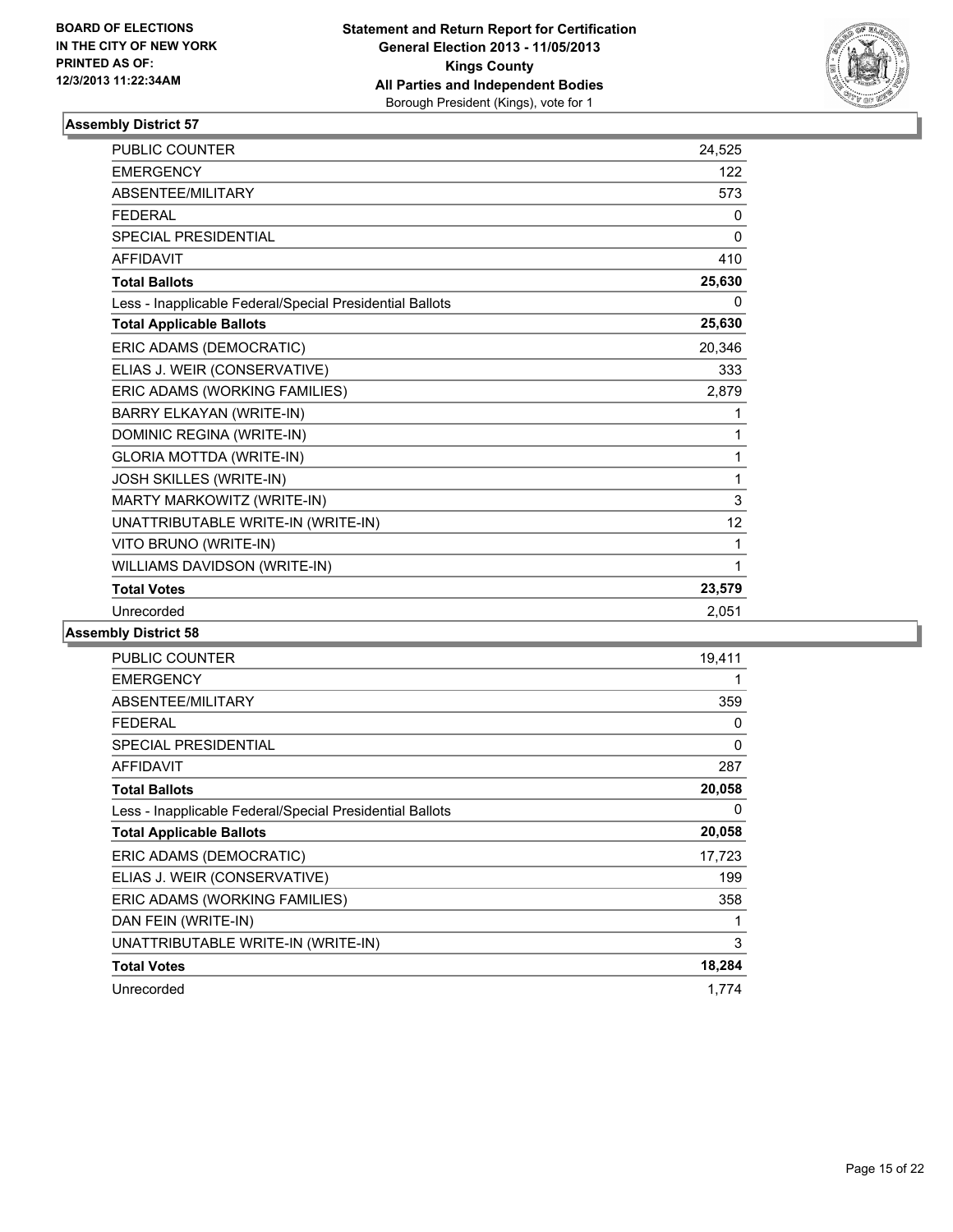

| PUBLIC COUNTER                                           | 19,786 |
|----------------------------------------------------------|--------|
| <b>EMERGENCY</b>                                         | 3      |
| ABSENTEE/MILITARY                                        | 339    |
| <b>FEDERAL</b>                                           | 0      |
| <b>SPECIAL PRESIDENTIAL</b>                              | 0      |
| <b>AFFIDAVIT</b>                                         | 250    |
| <b>Total Ballots</b>                                     | 20,378 |
| Less - Inapplicable Federal/Special Presidential Ballots | 0      |
| <b>Total Applicable Ballots</b>                          | 20,378 |
| ERIC ADAMS (DEMOCRATIC)                                  | 14,541 |
| ELIAS J. WEIR (CONSERVATIVE)                             | 2,171  |
| ERIC ADAMS (WORKING FAMILIES)                            | 467    |
| DAVAD JONAD (WRITE-IN)                                   | 1      |
| JOHN GOLT (WRITE-IN)                                     | 1      |
| KAMANI GRAY (WRITE-IN)                                   | 1      |
| MARTY MARKOWITZ (WRITE-IN)                               | 3      |
| STEWART MILSTEIN (WRITE-IN)                              | 1      |
| UNATTRIBUTABLE WRITE-IN (WRITE-IN)                       | 3      |
| <b>Total Votes</b>                                       | 17,189 |
| Unrecorded                                               | 3,189  |

| PUBLIC COUNTER                                           | 16,891 |
|----------------------------------------------------------|--------|
| <b>EMERGENCY</b>                                         | 11     |
| <b>ABSENTEE/MILITARY</b>                                 | 159    |
| <b>FEDERAL</b>                                           | 0      |
| <b>SPECIAL PRESIDENTIAL</b>                              | 0      |
| <b>AFFIDAVIT</b>                                         | 253    |
| <b>Total Ballots</b>                                     | 17,314 |
| Less - Inapplicable Federal/Special Presidential Ballots | 0      |
| <b>Total Applicable Ballots</b>                          | 17,314 |
| ERIC ADAMS (DEMOCRATIC)                                  | 14,522 |
| ELIAS J. WEIR (CONSERVATIVE)                             | 141    |
| ERIC ADAMS (WORKING FAMILIES)                            | 349    |
| <b>MONICA FRANKLIN (WRITE-IN)</b>                        | 1      |
| OWEN D. WATKINS (WRITE-IN)                               | 1      |
| PAMELA BROADNAX (WRITE-IN)                               | 1      |
| UNATTRIBUTABLE WRITE-IN (WRITE-IN)                       | 4      |
| <b>Total Votes</b>                                       | 15,019 |
| Unrecorded                                               | 2,295  |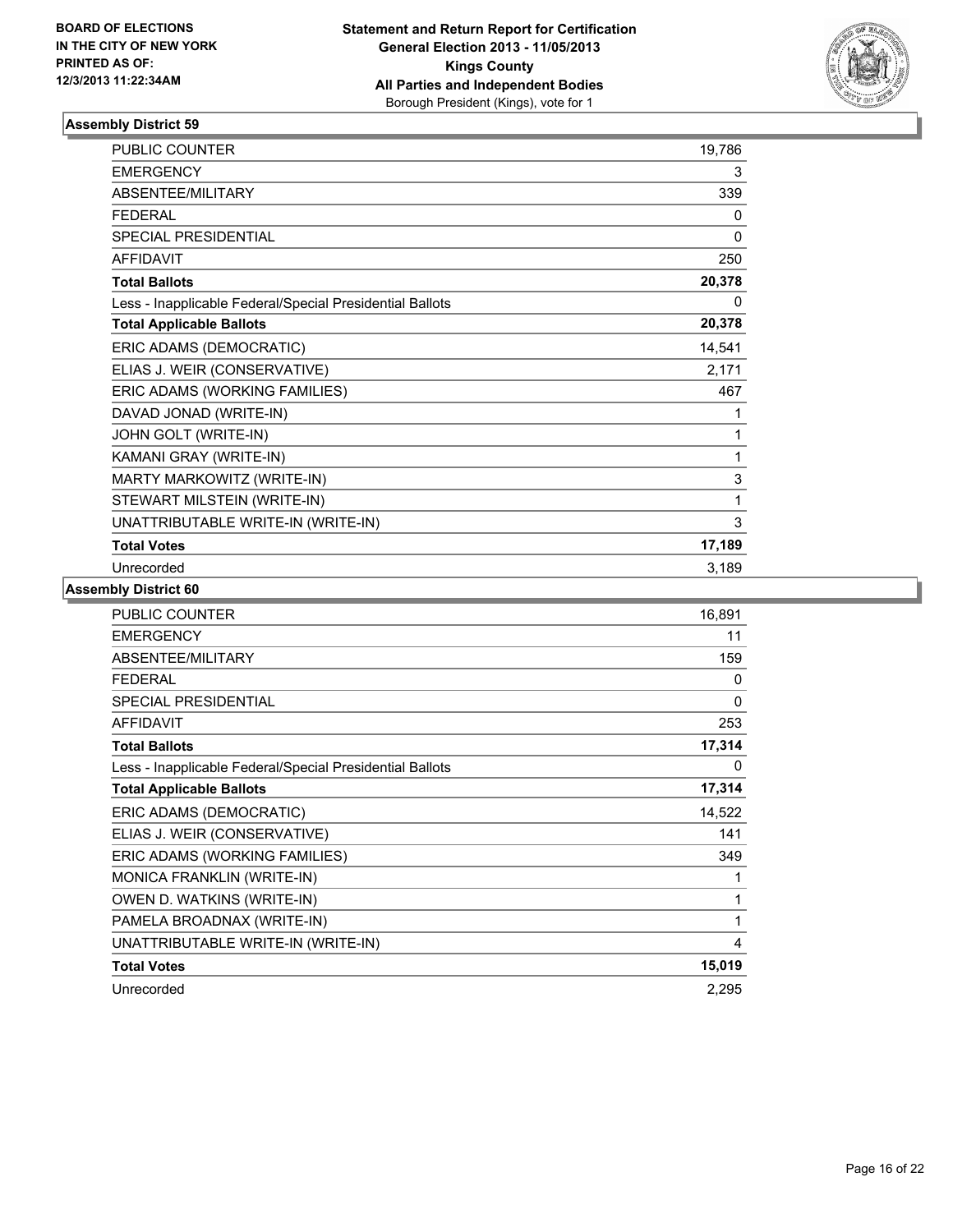

| PUBLIC COUNTER                                           | 4,721 |
|----------------------------------------------------------|-------|
| <b>EMERGENCY</b>                                         | 0     |
| <b>ABSENTEE/MILITARY</b>                                 | 118   |
| <b>FEDERAL</b>                                           | 0     |
| SPECIAL PRESIDENTIAL                                     | 0     |
| <b>AFFIDAVIT</b>                                         | 56    |
| <b>Total Ballots</b>                                     | 4,895 |
| Less - Inapplicable Federal/Special Presidential Ballots | 0     |
| <b>Total Applicable Ballots</b>                          | 4,895 |
| ERIC ADAMS (DEMOCRATIC)                                  | 2,443 |
| ELIAS J. WEIR (CONSERVATIVE)                             | 1,129 |
| ERIC ADAMS (WORKING FAMILIES)                            | 291   |
| LINDA MARIANO (WRITE-IN)                                 | 1     |
| LLOYD NATHISON (WRITE-IN)                                | 1     |
| MARIA VELEZ (WRITE-IN)                                   | 2     |
| MIKE POBLETE (WRITE-IN)                                  | 1     |
| UNATTRIBUTABLE WRITE-IN (WRITE-IN)                       | 3     |
| <b>Total Votes</b>                                       | 3,871 |
| Unrecorded                                               | 1,024 |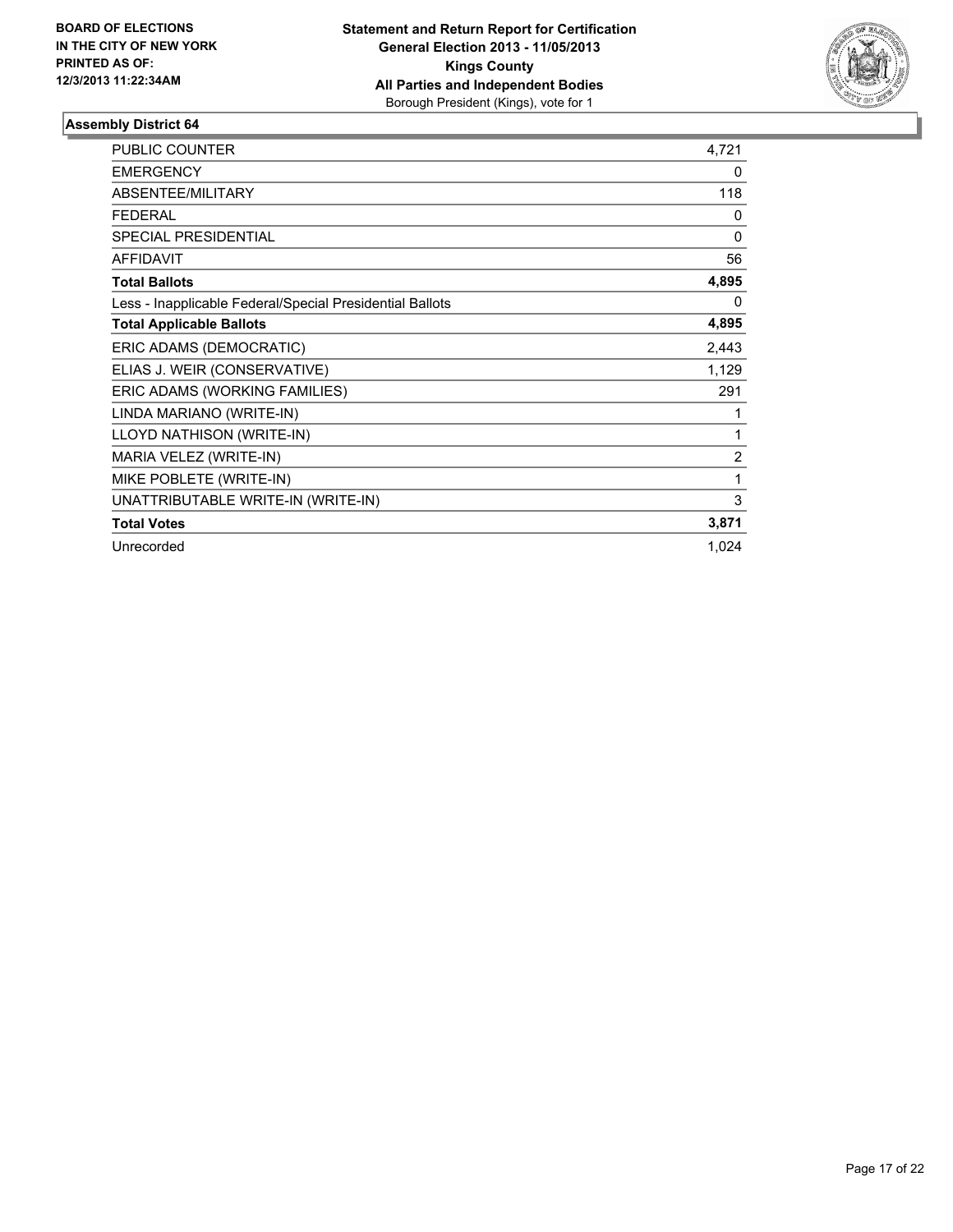

| PUBLIC COUNTER                                           | 332,720 |
|----------------------------------------------------------|---------|
| <b>EMERGENCY</b>                                         | 1,353   |
| ABSENTEE/MILITARY                                        | 6,865   |
| <b>FEDERAL</b>                                           | 0       |
| SPECIAL PRESIDENTIAL                                     | 0       |
| AFFIDAVIT                                                | 4,660   |
| <b>Total Ballots</b>                                     | 345,598 |
| Less - Inapplicable Federal/Special Presidential Ballots | 0       |
| <b>Total Applicable Ballots</b>                          | 345,598 |
| ERIC ADAMS (DEMOCRATIC)                                  | 240,158 |
| ELIAS J. WEIR (CONSERVATIVE)                             | 26,567  |
| ERIC ADAMS (WORKING FAMILIES)                            | 21,334  |
| A. MICHAEL DECILLIS (WRITE-IN)                           | 1       |
| ABRAHAM FDELHEIT (WRITE-IN)                              | 1       |
| ABRAHAM LEBOVITZ (WRITE-IN)                              | 1       |
| ABRAHAM ZELDMAN (WRITE-IN)                               | 1       |
| AKIVA KORNITZER (WRITE-IN)                               | 1       |
| ALEXANDRA FARKAR (WRITE-IN)                              | 1       |
| ALTON YE (WRITE-IN)                                      | 1       |
| ANN MCCARTHY (WRITE-IN)                                  | 1       |
| ANNEMARIE CARUSO (WRITE-IN)                              | 1       |
| ANTHONY TESTOVERDE (WRITE-IN)                            | 1       |
| ANTHONY WEINER (WRITE-IN)                                | 1       |
| ARIEL JANKELAITA (WRITE-IN)                              | 1       |
| ARON TEILELBAUM (WRITE-IN)                               | 1       |
| ASSALA SHAKIM (WRITE-IN)                                 | 1       |
| AVIGR FOFEL (WRITE-IN)                                   | 1       |
| BARBAR BIAR RANDALL (WRITE-IN)                           | 1       |
| <b>BARRY ELKAYAN (WRITE-IN)</b>                          | 1       |
| BEN KOPLIEL (WRITE-IN)                                   | 1       |
| BILL CLINTON (WRITE-IN)                                  | 2       |
| BILL DAVIDSON (WRITE-IN)                                 | 2       |
| <b>BISHAKL SOM (WRITE-IN)</b>                            | 1       |
| BIZ MARKIE (WRITE-IN)                                    | 1       |
| <b>BUD COX (WRITE-IN)</b>                                | 2       |
| CARLO SCISSORA (WRITE-IN)                                | 1       |
| CARLO SCISSURA (WRITE-IN)                                | 1       |
| CARMINE J. GUIGA (WRITE-IN)                              | 1       |
| CHAIM ROSE (WRITE-IN)                                    | 2       |
| CHAIRE SICHA (WRITE-IN)                                  | 1       |
| CHARLES HYNES (WRITE-IN)                                 | 1       |
| CHRISTINA HULE (WRITE-IN)                                | 1       |
| CHRISTINE MURRAY (WRITE-IN)                              | 1       |
| CHRISTINE MURRY (WRITE-IN)                               | 3       |
| CHRISTINE QUINN (WRITE-IN)                               | 1       |
| CLARBETH THOMAS (WRITE-IN)                               | 1       |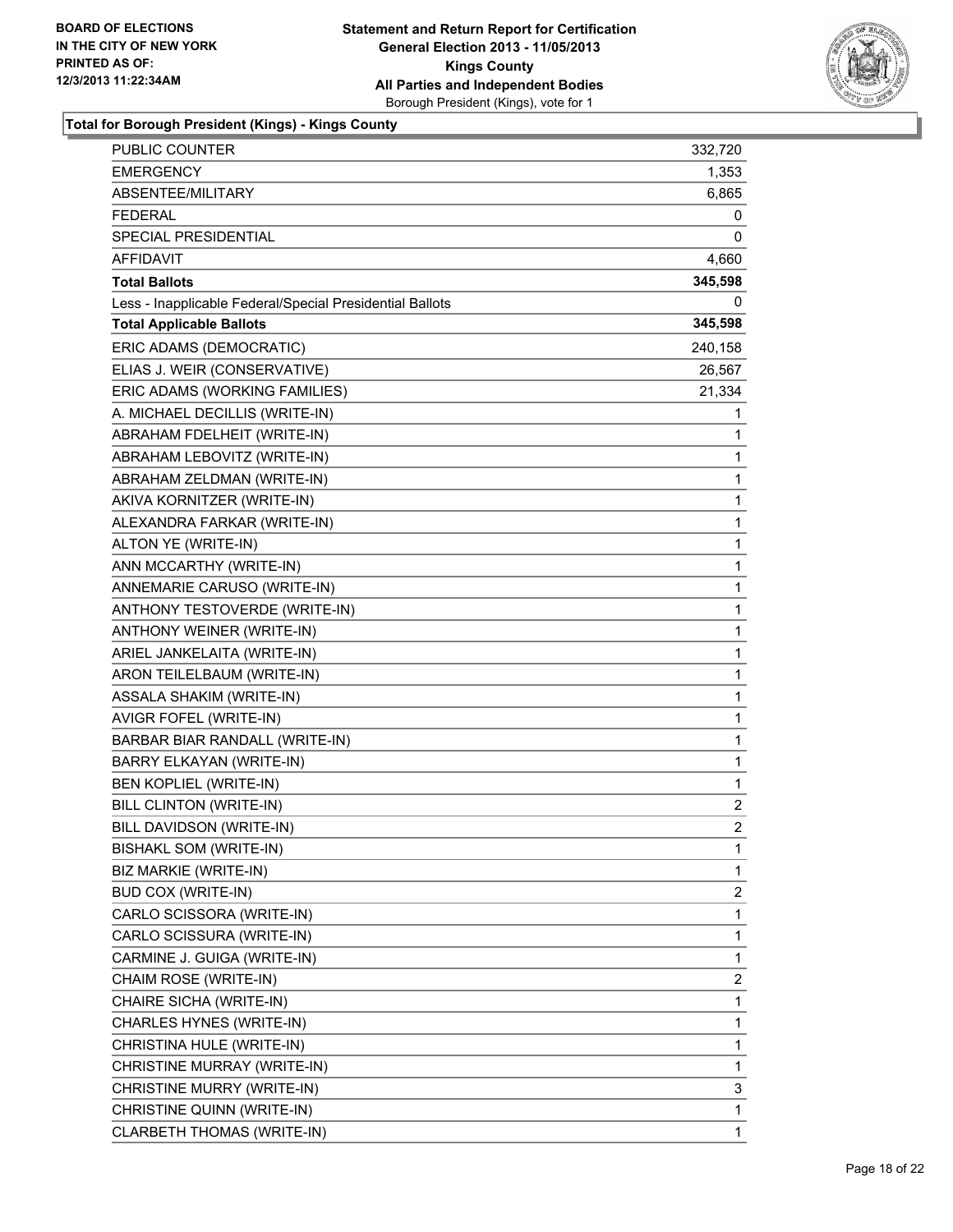

| CLYOLE DWENY (WRITE-IN)          | 1              |
|----------------------------------|----------------|
| DAN BANANNO (WRITE-IN)           | 1              |
| DAN BONANNO (WRITE-IN)           | 1              |
| DAN FEIN (WRITE-IN)              | 1              |
| DANIEL SQUARDON (WRITE-IN)       | 1              |
| DAVAD JONAD (WRITE-IN)           | 1              |
| DAVID G GREENFIELD (WRITE-IN)    | 1              |
| DAVID STOSPIN (WRITE-IN)         | 1              |
| DAVID SUFFER (WRITE-IN)          | 1              |
| DEIDRA WILLIAMS (WRITE-IN)       | 1              |
| DINGO RAIBOURN (WRITE-IN)        | 1              |
| DOMENIC RECCHIA (WRITE-IN)       | 2              |
| DOMINIC REGINA (WRITE-IN)        | 1              |
| DREW AKASON (WRITE-IN)           | 1              |
| EDDIE SETTON (WRITE-IN)          | 1              |
| EDWARD SNOWDEN (WRITE-IN)        | 1              |
| EDWIN FRIAS (WRITE-IN)           | 1              |
| EFRAIN KRAWSZ (WRITE-IN)         | 1              |
| ELLEN LEVITT (WRITE-IN)          | 1              |
| ERIC L. TEW (WRITE-IN)           | 1              |
| ERIC MCCLURE (WRITE-IN)          | 2              |
| GALE BREWER (WRITE-IN)           | 1              |
| GENE ROSSIANOFF (WRITE-IN)       | 1              |
| <b>GENE VAMPOLSKY (WRITE-IN)</b> | 1              |
| <b>GEORGE SHEA (WRITE-IN)</b>    | 1              |
| <b>GLENN MOCERA (WRITE-IN)</b>   | 1              |
| <b>GLORIA MATTERA (WRITE-IN)</b> | 2              |
| <b>GLORIA MOTTDA (WRITE-IN)</b>  | 1              |
| <b>GRAAG OWENS (WRITE-IN)</b>    | $\mathbf{1}$   |
| GREGORY DAVIDZON (WRITE-IN)      | 5              |
| HAROLD PICKETT (WRITE-IN)        | 1              |
| HOWARD GRAVEYARD (WRITE-IN)      | 1              |
| HOWARD PHILLIPS (WRITE-IN)       | 1              |
| IAN D GIRSHEK (WRITE-IN)         | 1              |
| IRVING REISMAN (WRITE-IN)        | 1              |
| ISRAEL GOLDBERG (WRITE-IN)       | 1              |
| JACOB GERSHMAN (WRITE-IN)        | 1              |
| JASON SCOTT JONES (WRITE-IN)     | 1              |
| JIMMY MCMILLAN (WRITE-IN)        | 2              |
| JIMMY MCMILLIAN (WRITE-IN)       | 1              |
| JOE LHOTA (WRITE-IN)             | $\overline{2}$ |
| JOE RODREGUEZ (WRITE-IN)         | 1              |
| JOHN DIBANA (WRITE-IN)           | 1              |
| JOHN GANCEMI (WRITE-IN)          | 1              |
| JOHN GANGEMI (WRITE-IN)          | 1              |
| JOHN GANGENI (WRITE-IN)          | 1              |
|                                  |                |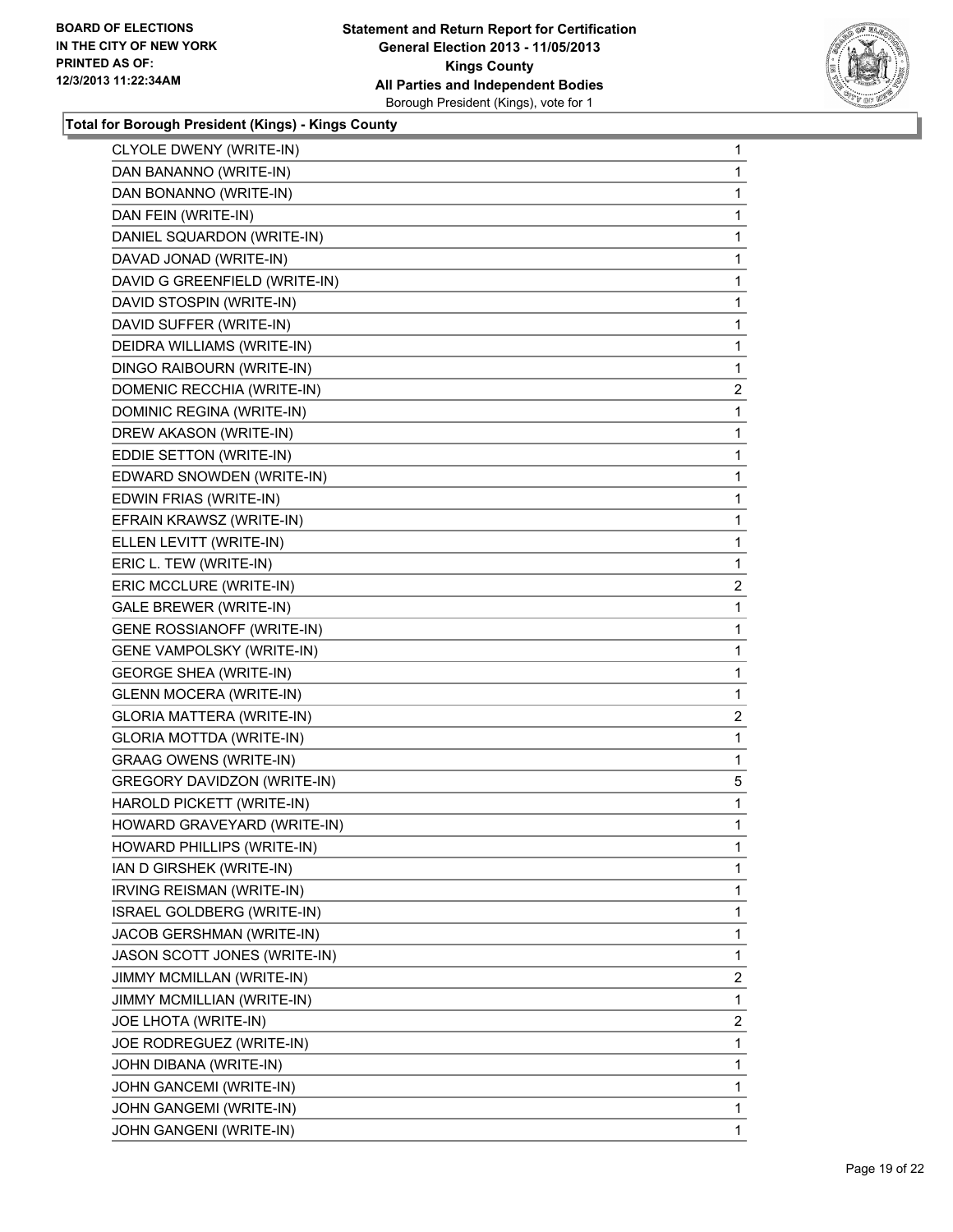

| JOHN GANYEMI (WRITE-IN)            | 1              |
|------------------------------------|----------------|
| JOHN GOLT (WRITE-IN)               | 1              |
| JOHN GOUGAUCI (WRITE-IN)           | 1              |
| JON STEWART (WRITE-IN)             | 1              |
| JONAH SEARS (WRITE-IN)             | 1              |
| JOSH SKILLES (WRITE-IN)            | 1              |
| JOSHUA LOMASK (WRITE-IN)           | 1              |
| JULIO DENA (WRITE-IN)              | 1              |
| KAMANI GRAY (WRITE-IN)             | 1              |
| KIMANI GRAY (WRITE-IN)             | $\overline{2}$ |
| KIRK SUNDAY (WRITE-IN)             | 1              |
| LILLY KWAN (WRITE-IN)              | 1              |
| LINCOLN RAZTLER (WRITE-IN)         | 1              |
| LINDA MANDRACEHIA (WRITE-IN)       | 1              |
| LINDA MANDRAUCHIA (WRITE-IN)       | 1              |
| LINDA MARIANO (WRITE-IN)           | 1              |
| LLOYD NATHISON (WRITE-IN)          | 1              |
| LOLA BRADLEY (WRITE-IN)            | 1              |
| LUCRETIA REGINA POTTER (WRITE-IN)  | 1              |
| M MARKO WITZ (WRITE-IN)            | 1              |
| MADECHA ZELG SCHBCHLER (WRITE-IN)  | 1              |
| MADYIA SCHAELA (WRITE-IN)          | 1              |
| MARCUS MOSRI (WRITE-IN)            | 1              |
| MARIA VELEZ (WRITE-IN)             | $\overline{2}$ |
| MARK BORINO (WRITE-IN)             | 1              |
| MARK MESSIER (WRITE-IN)            | 1              |
| MARQUARITA LOPEZ TORRES (WRITE-IN) | 1              |
| MARTIN KORNBERG (WRITE-IN)         | 1              |
| MARTY GOLDEN (WRITE-IN)            | 1              |
| MARTY MARKOWITZ (WRITE-IN)         | 30             |
| MARTY MARKOWIZ (WRITE-IN)          | 1              |
| MARY A. SCHAEILER (WRITE-IN)       | 1              |
| MEIRSSA BATESEN (WRITE-IN)         | 1              |
| MEREDITH CHESNEY (WRITE-IN)        | 1              |
| MERYL GLICKSON (WRITE-IN)          | 1              |
| MESEY MARKOWITZ (WRITE-IN)         | 1              |
| MICHAEL FARHAS (WRITE-IN)          | 1              |
| MICHAEL MARRA (WRITE-IN)           | 1              |
| MICHALE EMPERAR (WRITE-IN)         | 1              |
| MIKE BLOOMBERG (WRITE-IN)          | 1              |
| MIKE POBLETE (WRITE-IN)            | 1              |
| MIKHAIL CRUZIKOV (WRITE-IN)        | 1              |
| MILDER WUBBA (WRITE-IN)            | 1              |
| MISTER PRESTO (WRITE-IN)           | 1              |
| MOESH MORIWITZ (WRITE-IN)          | 1              |
| MOKE TALAPMO (WRITE-IN)            | 1              |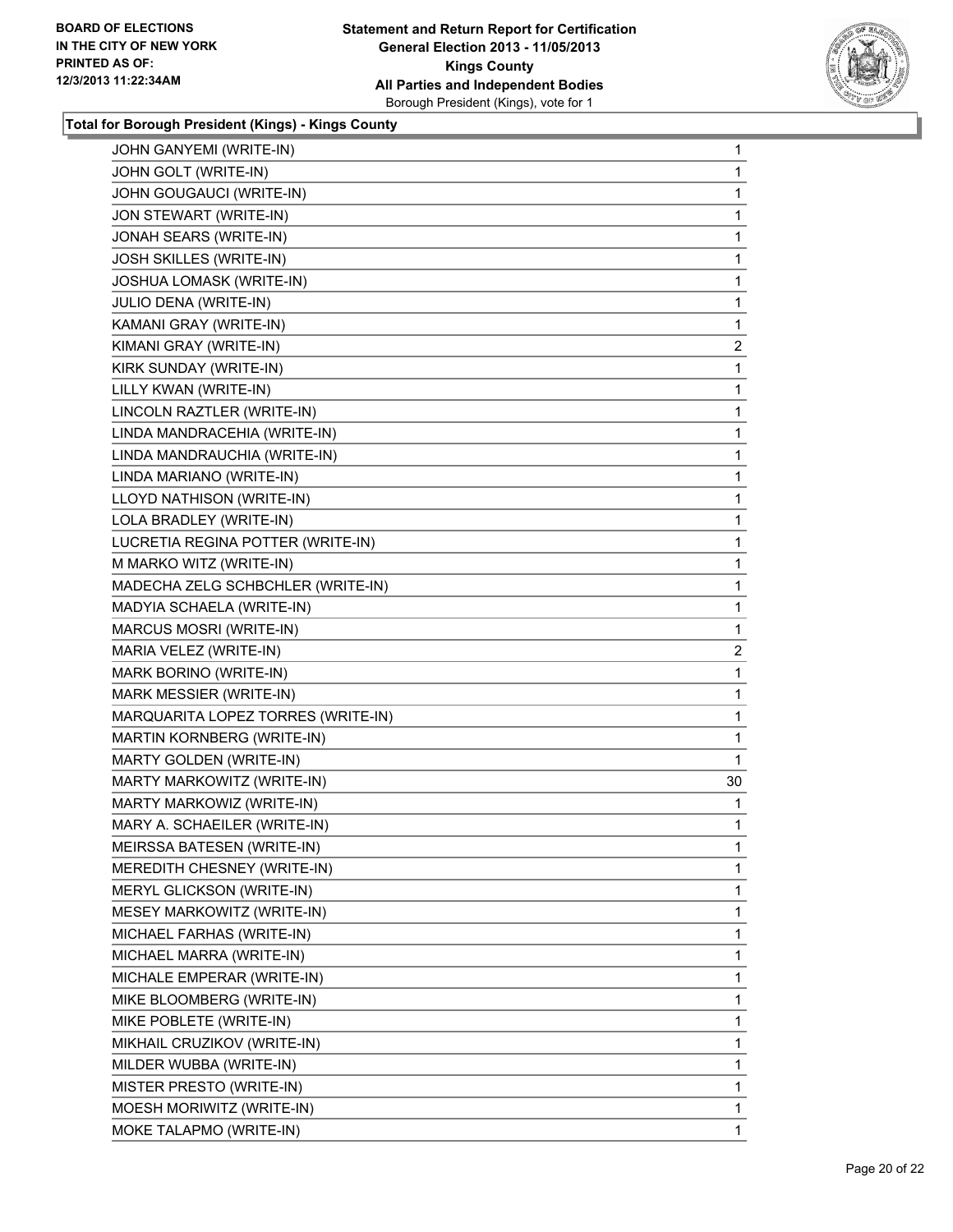

| MONICA FRANKLIN (WRITE-IN)         | 1            |
|------------------------------------|--------------|
| NOACH DEAR (WRITE-IN)              | 1            |
| NORA CHRISTENSON (WRITE-IN)        | 1            |
| NORA CHRISTERSON (WRITE-IN)        | 1            |
| OWEN D. WATKINS (WRITE-IN)         | 1            |
| PAMELA BROADNAX (WRITE-IN)         | 1            |
| PASCIAL ABIDOR (WRITE-IN)          | 1            |
| PATRICK RHEAUME (WRITE-IN)         | 1            |
| PETER AUGEROT (WRITE-IN)           | 1            |
| PETER LEWNES (WRITE-IN)            | 1            |
| PETER ROTHENBERG (WRITE-IN)        | 1            |
| PHILLIP ELLI (WRITE-IN)            | 1            |
| PIERS DRUMS (WRITE-IN)             | 1            |
| RALPH YOZZO (WRITE-IN)             | 1            |
| ROBERT E COZNERGY (WRITE-IN)       | 1            |
| ROBERT W WALSH (WRITE-IN)          | 1            |
| ROBIN N NEELEY (WRITE-IN)          | 1            |
| ROSEMARY MARTINEZ (WRITE-IN)       | 1            |
| RUDI EVERS (WRITE-IN)              | 1            |
| SANDY KOUFAX (WRITE-IN)            | 1            |
| SCOTT ROSS (WRITE-IN)              | 1            |
| SHANDER SEILG (WRITE-IN)           | 1            |
| SHARON LEVY (WRITE-IN)             | 1            |
| SIFER ASEPH (WRITE-IN)             | 1            |
| STEFAINE A JONES (WRITE-IN)        | 1            |
| STEPHEN DURHAM (WRITE-IN)          | 1            |
| STEWART MILSTEIN (WRITE-IN)        | 1            |
| TED CRUZ (WRITE-IN)                | 1            |
| TERESA TORO (WRITE-IN)             | 1            |
| TOM JASE (WRITE-IN)                | 1            |
| UNATTRIBUTABLE WRITE-IN (WRITE-IN) | 133          |
| VINCENT LONGOBANDI (WRITE-IN)      | 1            |
| VITO BRUNO (WRITE-IN)              | 1            |
| WALTER COOPER (WRITE-IN)           | 1            |
| WENDY BRECH (WRITE-IN)             | 1            |
| WENDY BROWN (WRITE-IN)             | 1            |
| WILLIAM DAVIDSON (WRITE-IN)        | 1            |
| WILLIAM J. MILLER (WRITE-IN)       | 1            |
| WILLIAM S DAVIDSON (WRITE-IN)      | 1            |
| WILLIAM S DAVISON (WRITE-IN)       | 1            |
| WILLIAM S. DAVIDSON (WRITE-IN)     | 5            |
| WILLIAM S.DAVIDSON (WRITE-IN)      | 1            |
| WILLIAMS DAVIDSON (WRITE-IN)       | 16           |
| WILLIAMS S. DAVIDSON (WRITE-IN)    | 1            |
| ZELIG ABOWITZ (WRITE-IN)           | 1            |
| ZMEIR LENEROVIEZ (WRITE-IN)        | $\mathbf{1}$ |